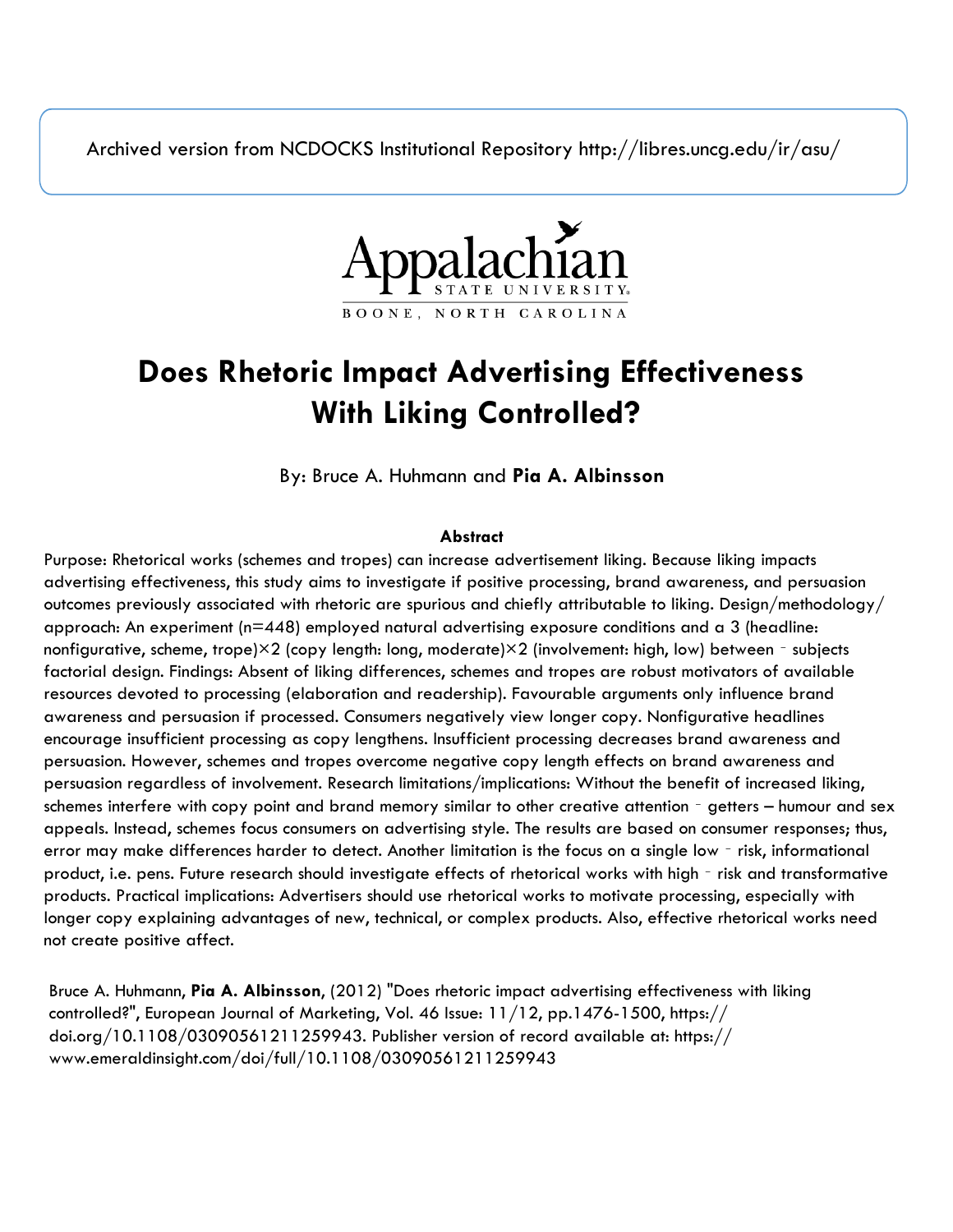## Does rhetoric impact advertising effectiveness with liking controlled?

Bruce A. Huhmann

Department of Marketing, New Mexico State University, Las Cruces, New Mexico, USA, and

Pia A. Albinsson Department of Marketing, The Walker College of Business, Boone, North Carolina, USA

#### Abstract

Purpose – Rhetorical works (schemes and tropes) can increase advertisement liking. Because liking impacts advertising effectiveness, this study aims to investigate if positive processing, brand awareness, and persuasion outcomes previously associated with rhetoric are spurious and chiefly attributable to liking.

**Design/methodology/approach** – An experiment  $(n = 448)$  employed natural advertising exposure conditions and a 3 (headline: nonfigurative, scheme, trope)  $\times$  2 (copy length: long, moderate)  $\times$  2 (involvement: high, low) between-subjects factorial design.

Findings – Absent of liking differences, schemes and tropes are robust motivators of available resources devoted to processing (elaboration and readership). Favourable arguments only influence brand awareness and persuasion if processed. Consumers negatively view longer copy. Nonfigurative headlines encourage insufficient processing as copy lengthens. Insufficient processing decreases brand awareness and persuasion. However, schemes and tropes overcome negative copy length effects on brand awareness and persuasion regardless of involvement.

Research limitations/implications – Without the benefit of increased liking, schemes interfere with copy point and brand memory similar to other creative attention-getters – humour and sex appeals. Instead, schemes focus consumers on advertising style. The results are based on consumer responses; thus, error may make differences harder to detect. Another limitation is the focus on a single low-risk, informational product, i.e. pens. Future research should investigate effects of rhetorical works with high-risk and transformative products.

Practical implications – Advertisers should use rhetorical works to motivate processing, especially with longer copy explaining advantages of new, technical, or complex products. Also, effective rhetorical works need not create positive affect.

Originality/value – Isolating advertising rhetoric effects from liking differences explains anomalies in the literature (e.g. scheme versus trope superiority).

Keywords Advertising rhetoric, Figurative language, Processing, Attitudes, Memory, Likeability, Content analysis, Consumer behaviour

Paper type Research paper

#### 1. Introduction

#### "Makes crow's feet walk away" – CamoCare wrinkle reducer

Why advertise with a rhetorical headline instead of a more straightforward and concrete nonfigurative headline, such as "Reduces crow's feet"? Literal, concrete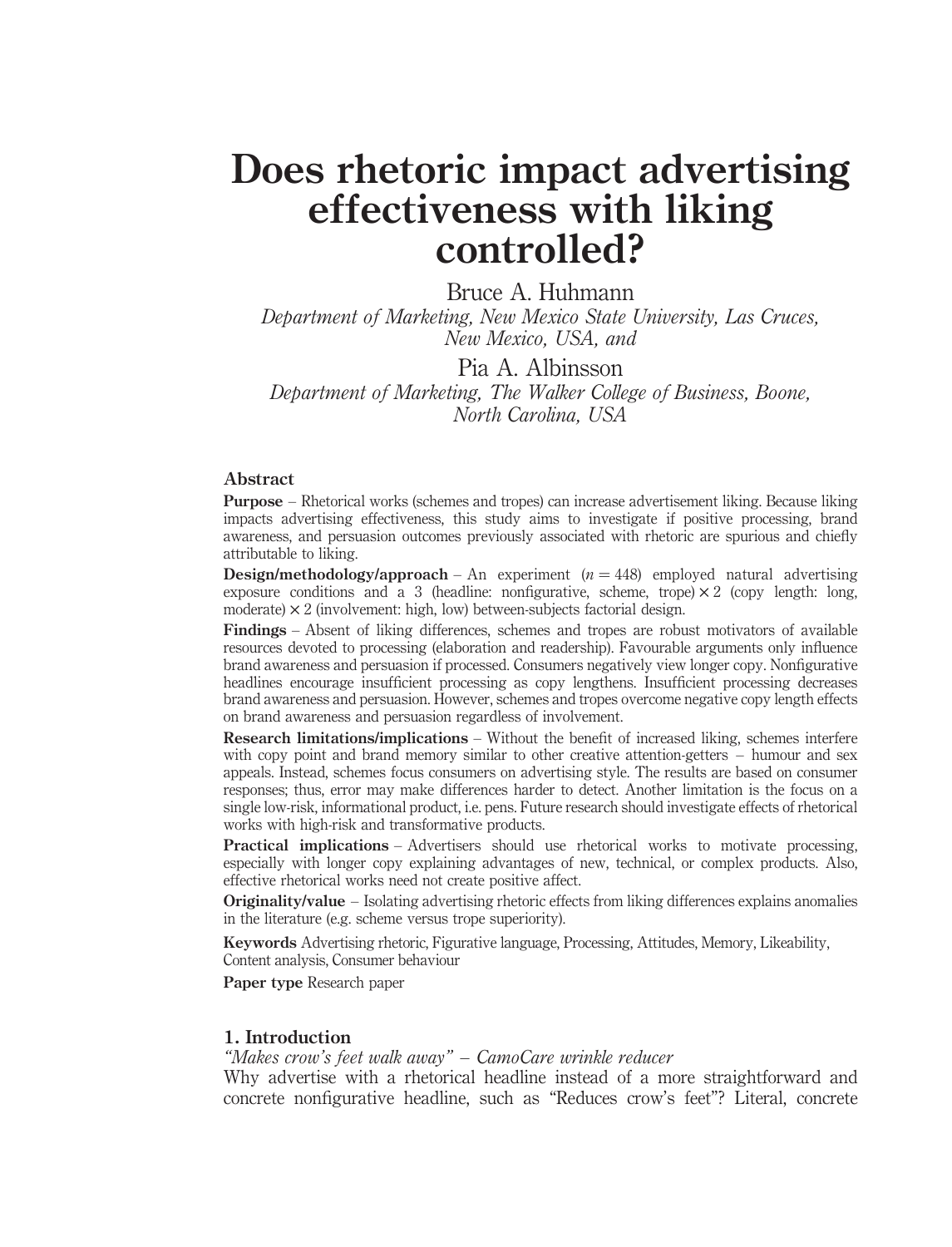wording should increase attention, brand attitudes and intentions (Mitchell et al., 1994). Yet why do rhetorical headlines or taglines appear in almost 3/4 of all print ads (Leigh, 1994; McQuarrie and Mick, 1996)? One possibility is that rhetoric increases advertisement liking among consumers.

Rhetorical works have been thought to increase liking since Aristotle and Quintilian in classical antiquity. Rhetorical works includes verbal rhetorical figures (i.e. figurative language – alliteration, rhyme, hyperbole, puns, and metaphors) in headlines/copy and visual rhetoric, such as hyperbolic or metaphorical images. Rhetorical works create attention-directing word/image patterns or indirectly communicate meanings that recipients must infer (Huhmann, 2007). Liking can arise through pleasurable language sounds/patterns as with music or successfully deciphering nonliteral meanings (Mothersbaugh et al., 2002; Scott, 1990; Yorkston and Menon, 2004). Another explanation is incongruity. Successful incongruity resolution can produce positive affect or liking (e.g. Meyers-Levy and Tybout, 1989; Peracchio and Tybout, 1996). Rhetorical works exhibit resolvable incongruity in the arrangement or meaning of creative advertising elements (McQuarrie and Mick, 1996). Nonfigurative works do not exhibit incongruity, but express literal, straightforward meanings in typical, expected ways (e.g. "Sinus relief in under a minute").

Liking has a very powerful effect on processing, brand awareness, and persuasion. In fact, the Advertising Research Foundation found liking to be the strongest determinant of persuasion in its extensive Copy Research Validity Project and subsequent advertising research has established advertisement liking as the primary driver of advertising effectiveness (for a review, see Smits et al., 2006).

Thus, liking's influence on advertising effectiveness calls into question extant research linking rhetorical works with increased processing (e.g. Mothersbaugh *et al.*, 2002), brand awareness (e.g. McQuarrie and Mick, 2003; Tom and Eves, 1999), and persuasion (e.g. DeRosia, 2008; Tom and Eves, 1999). These effects may spuriously arise from increased liking associated with rhetorical compared to nonfigurative works. Many studies have shown greater liking, such as advertisement likeability  $(L_{ad})$ or attitude toward the advertisement  $(A_{ad})$ , with rhetorical versus nonfigurative works (see Table I). With liking held constant between nonfigurative and rhetorical works, the increased processing, brand awareness, and persuasion associated with advertising rhetoric in earlier studies may be mitigated. In fact, nonfigurative works may perform better without rhetorical works' benefits from increased liking.

Alternatively, liking due to harmonious-sounding patterns or successful incongruity resolution may not solely explain advertising effectiveness differences. Rhetorical works have not consistently been found to enhance liking compared to nonfigurative works (e.g. Gregan-Paxton et al., 2002; Ketelaar et al., 2007; McQuarrie and Mick, 2009; van Enschot et al., 2008; Warlaumont, 1995). Other properties that may influence advertising effectiveness include artful deviance, meaning openness, and resource demand. Artful deviance of a rhetorical work marks an advertising element; so, readers note it and use surrounding context for interpretation (McQuarrie and Mick, 1999). Meaning openness refers to the polysemious (i.e. multiple meanings), uncertain, or ambiguous interpretation of rhetorical works (Mothersbaugh et al., 2002). Resource demand, like cognitive load, is the amount of resources required to process successfully. It is a function of incongruity, novelty, complexity and semantic conflict (Bettman et al., 1998; Huhmann, 2007; Larsen et al., 2004).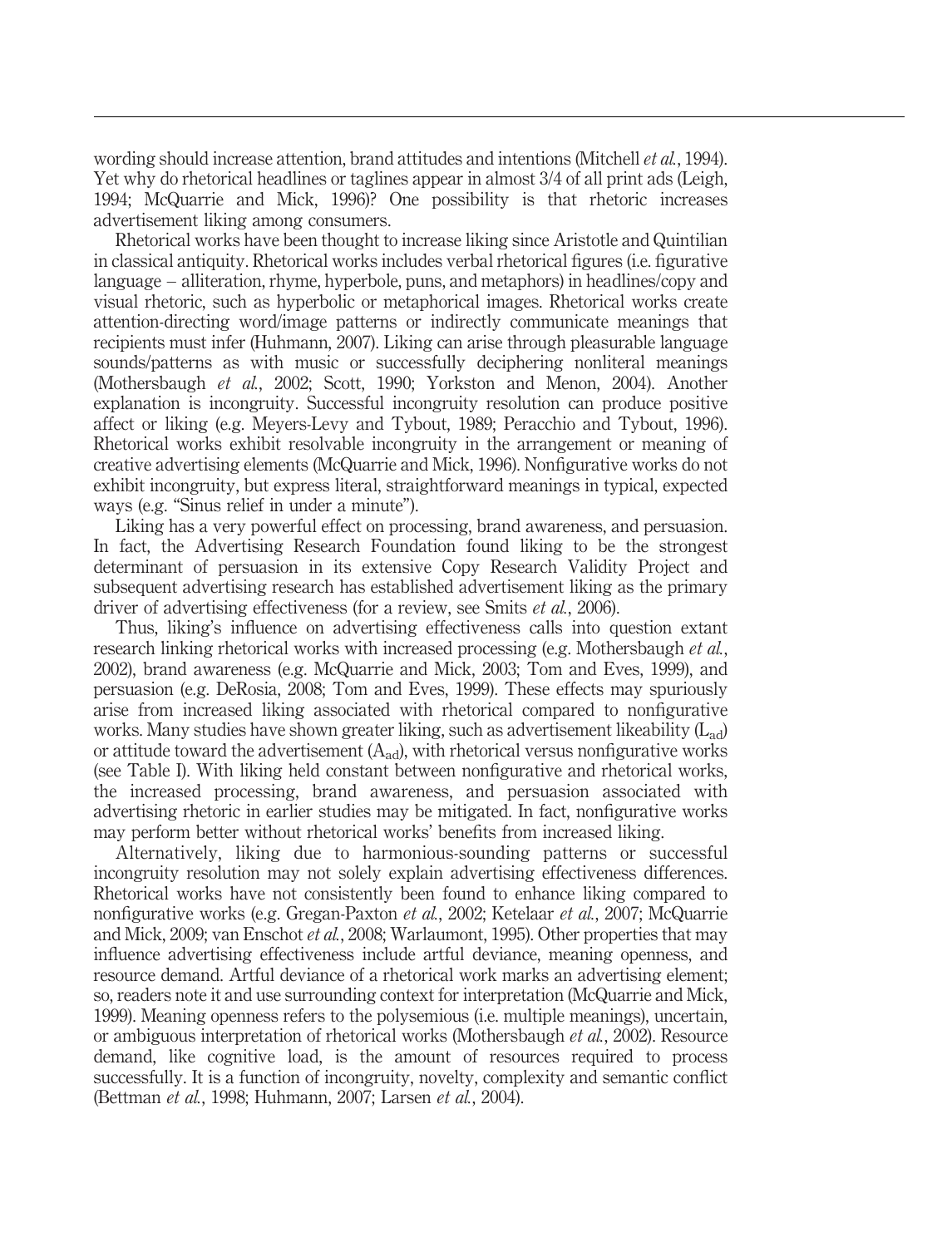|  | Outcome |  | Main effects |
|--|---------|--|--------------|
|--|---------|--|--------------|

Studies documenting greater liking with rhetorical than nonfigurative works Processing Elaboration greater with rhetorical than nonfigurative works, measured by self ratings<br>(Diagram 1004; Jeang 2009) and CBs (McQuamie and Misk 2000; Nelson and Utaban

|                                                          | Persuasion                | (Dingena, 1994; Jeong, 2008) and CRs (McQuarrie and Mick, 2009; Nelson and Hitchon,<br>1999)<br>Readership greater with rhetorical than nonfigurative works, measured by aided<br>message recall (McQuarrie and Mick, 1992, 2003, 2009)<br>Advertisement-style CRs are more numerous and more positively valenced with trope<br>than nonfigurative works (McQuarrie and Mick, 2009; Stafford et al., 1996)<br>Persuasion greater with rhetorical than nonfigurative works, measured by $A_h$ (Brennan<br>and Bahn, 2006; Jeong, 2008; McQuarrie and Mick, 1992; Stafford et al., 1996) and<br>purchase intentions (Jeong, 2008; Stafford <i>et al.</i> , 1996) |
|----------------------------------------------------------|---------------------------|----------------------------------------------------------------------------------------------------------------------------------------------------------------------------------------------------------------------------------------------------------------------------------------------------------------------------------------------------------------------------------------------------------------------------------------------------------------------------------------------------------------------------------------------------------------------------------------------------------------------------------------------------------------|
|                                                          |                           | Liking not measured nor controlled                                                                                                                                                                                                                                                                                                                                                                                                                                                                                                                                                                                                                             |
|                                                          | Processing                | Elaboration, measured by CRs, greater with nonfigurative than rhetorical works<br>(Mitchell <i>et al.</i> , 1994) or the same across nonfigurative and rhetorical works (Pawlowski<br>et al., 1998)                                                                                                                                                                                                                                                                                                                                                                                                                                                            |
|                                                          |                           | Readership greater with rhetorical than nonfigurative works, measured by self ratings<br>(Huhmann et al., 2002), Starch Read Most scores (Mothersbaugh et al., 2002), and<br>message recall (Ahluwalia and Burnkrant, 2004; Leong et al., 2000; Munch et al., 1993)<br>Readership, measured by message recall, greater with nonfigurative than rhetorical<br>works (Hayes <i>et al.</i> , 1982) or the same across nonfigurative and rhetorical works<br>(Mitchell <i>et al.</i> , 1994)<br>More advertisement-style CRs for print ads with scheme than trope and trope than                                                                                   |
|                                                          |                           | nonfigurative headlines (Mothersbaugh et al., 2002)                                                                                                                                                                                                                                                                                                                                                                                                                                                                                                                                                                                                            |
|                                                          | <b>Brand</b><br>awareness | Brand awareness greater with rhetorical than nonfigurative works, measured by Gallup<br>& Robinson <i>Proved Name Registration</i> scores (Tom and Eves, 1999), brand recall (Gray<br>and Snyder, 1989; MacLachlan and Jalan, 1985), and brand name recognition (Leong et al.,<br><b>2000</b> )                                                                                                                                                                                                                                                                                                                                                                |
|                                                          |                           | Brand awareness the same across nonfigurative and rhetorical works, measured by<br>brand recall (Mitchell et al., 1994; Pawlowski et al., 1998)                                                                                                                                                                                                                                                                                                                                                                                                                                                                                                                |
| Table I.<br>Processing, brand                            | Persuasion                | Persuasion greater with rhetorical than nonfigurative works, measured by $A_h$ (Hitchon,<br>1997), attitude change (Bowers and Osborn, 1966), and Gallup & Robinson Favorable<br><i>Buying Attitude</i> scores (Tom and Eves, 1999)                                                                                                                                                                                                                                                                                                                                                                                                                            |
| awareness and<br>persuasion results of<br>prior research |                           | Persuasion the same across nonfigurative and rhetorical works, measured by $Ab$<br>(Ahluwalia and Burnkrant, 2004; Munch <i>et al.</i> , 1993) and attitude change (Bosman and<br>Hagendoorn, 1991)                                                                                                                                                                                                                                                                                                                                                                                                                                                            |

This study's purpose entails determining whether rhetorical works produce any effects beyond those attributable to increased liking by controlling positive affect/liking across rhetorical and nonfigurative conditions. If rhetorical works do not have effects beyond liking, practitioners should view them merely as another means of increasing liking and should pre-test liking associated with rhetorical works to avoid ineffectual advertising. But if rhetorical works produce processing, brand awareness, and persuasion effects without increased liking, this study will determine how these effects differ from those found in studies in which increased positive affect was associated with rhetorical rather than nonfigurative works (see Table I). By extending research, our contribution is a richer understanding of rhetorical works' role in advertising effectiveness beyond that attributable to liking.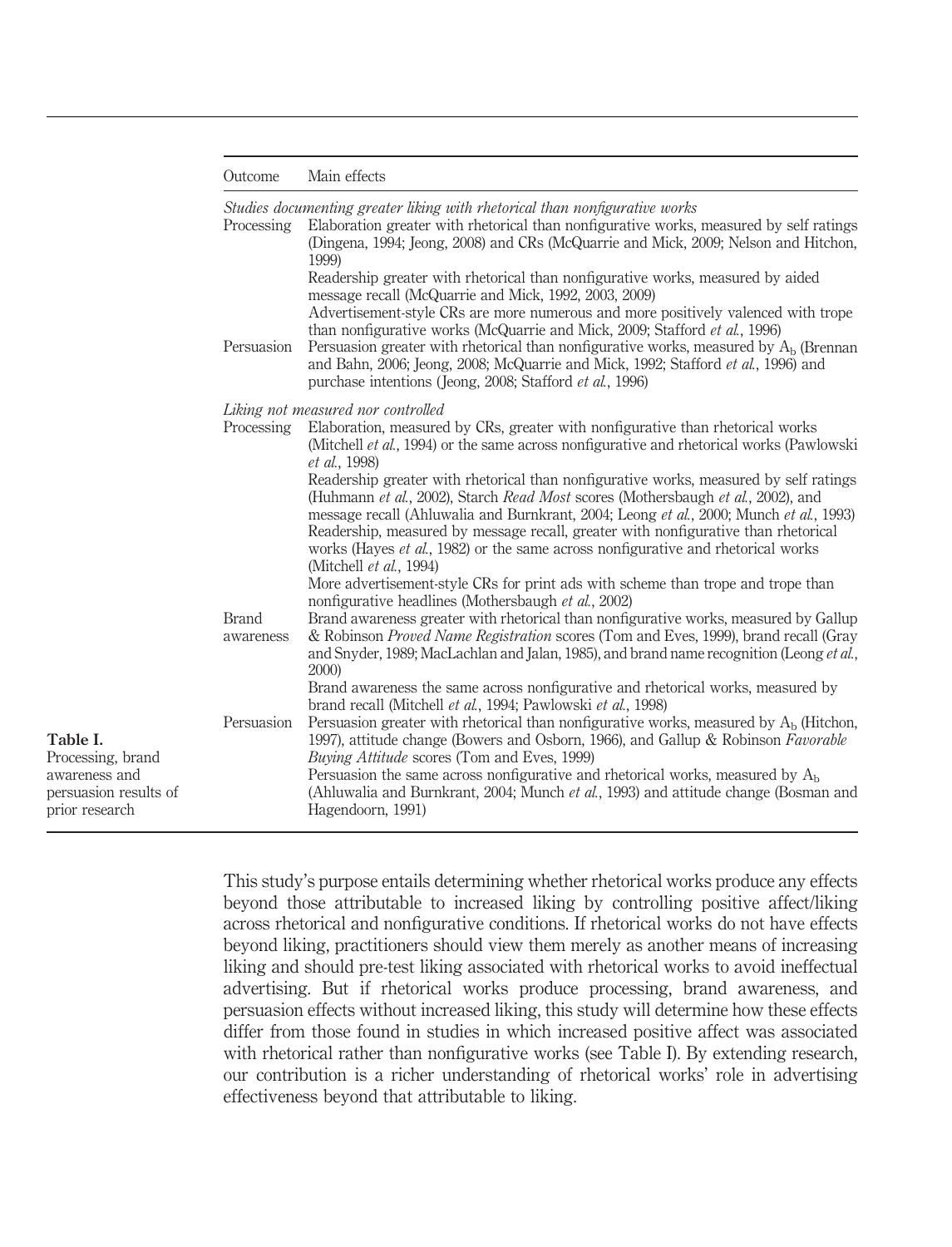### 2. Rhetorical works

Writing, images/art, and music rely on learnt conventions or expectations (Scott, 1990, 1994; Scott and Vargas, 2007). Rhetorical works violate these conventions with artfully deviant, incongruent creative executions, such as visual rhetoric and verbal rhetorical figures in headlines or copy (McQuarrie and Mick, 1996). Visual rhetoric violates pictorial conventions. For example, a woman without a mouth in a female voting advocacy advertisement or a car morphed with a face illustrating the intelligence of buying Saab (Messaris, 1997). With verbal rhetorical figures, schemes violate typical, non-repetitive language conventions with sound or word patterns that create surface incongruity (Mothersbaugh et al., 2002). Arrangements can be as important as arguments in persuasion (Scott, 1994). For example, rhymes repeat end sounds, such as "Lunchable's "Balanced Fuel That's Cool" or "To save and invest, talk to NatWest." Word-pattern schemes repeat words, such as Ritz Crackerfuls' "Real cheese. Real whole grain. Real delicious." or reverse/oppose words, such as 7-Up's "You like it. It likes you." Schemes break language's monotony, forcing recipients to stop, think, and notice what is being communicated. Scheme's surface incongruity is stylistic; it does not alter word meanings or make recipients infer implicit meanings as tropes do. Tropes create semantic incongruity by violating conventions that communication is explicit and means what it says. Tropes require recipients to infer advertisers' implicit interpretations by substituting what is meant for what is said, appreciating multiple meanings, or seeing connections between objects. For example, metaphors modify meaning by equating objects from different domains (e.g. "Scope is Aromatherapy for Couples" or "Happiness is a cigar called Hamlet"). Puns elicit multiple meanings with the same word (e.g. "happy" in Nature Made's "Are you happy with your St John's Wort?" brings to mind both the product's depression-alleviating properties and product satisfaction). With hyperbole, recipients substitute intended for exaggerated meanings (e.g. Subaru's "Clings to a surface so well you'll swear you have superpowers" should create inferences about Subaru's handling not its ability to confer actual superpowers on drivers). Semantic incongruity is both quantitatively greater as well as qualitatively different than surface incongruity (Mothersbaugh et al., 2002). Although tropes' meanings are implicit, consumers successfully decipher them (Ma, 2008; McQuarrie and Mick, 1999). This occurs because advertisers craft rhetorical works based on recipients' probable knowledge, experiences, and cultural conventions (Scott, 1994).

Thus, tropes possess more incongruity than schemes and both verbal rhetorical works (schemes and tropes) possess more incongruity than nonfigurative works, which express literal, straightforward meanings in typical, expected ways without incongruous sound/word patterns or meanings, such as Bose headphones' "Quieter than ever before" (e.g. McQuarrie and Mick, 1996; Mothersbaugh et al., 2002).

However, Scott (1990, p. 228) remarks, "Ads, like sentences, symphonies, and sculptures, vary in quality and impact." For example, only one of Gregan-Paxton *et al.*'s (2002) trope manipulations increased liking over the nonfigurative version, the other did not. Also, greater incongruity does not always elicit more positive affect. Some studies document exceptions to the linear incongruity-liking relationship (e.g. McQuarrie and Mick, 2009; van Enschot et al., 2008; Warlaumont, 1995). Incongruity theory actually suggests an inverted-U function where at some point greater incongruity decreases liking (Meyers-Levy and Tybout, 1989; Peracchio and Tybout, 1996). The resource matching perspective theoretically explains this curvilinear relationship.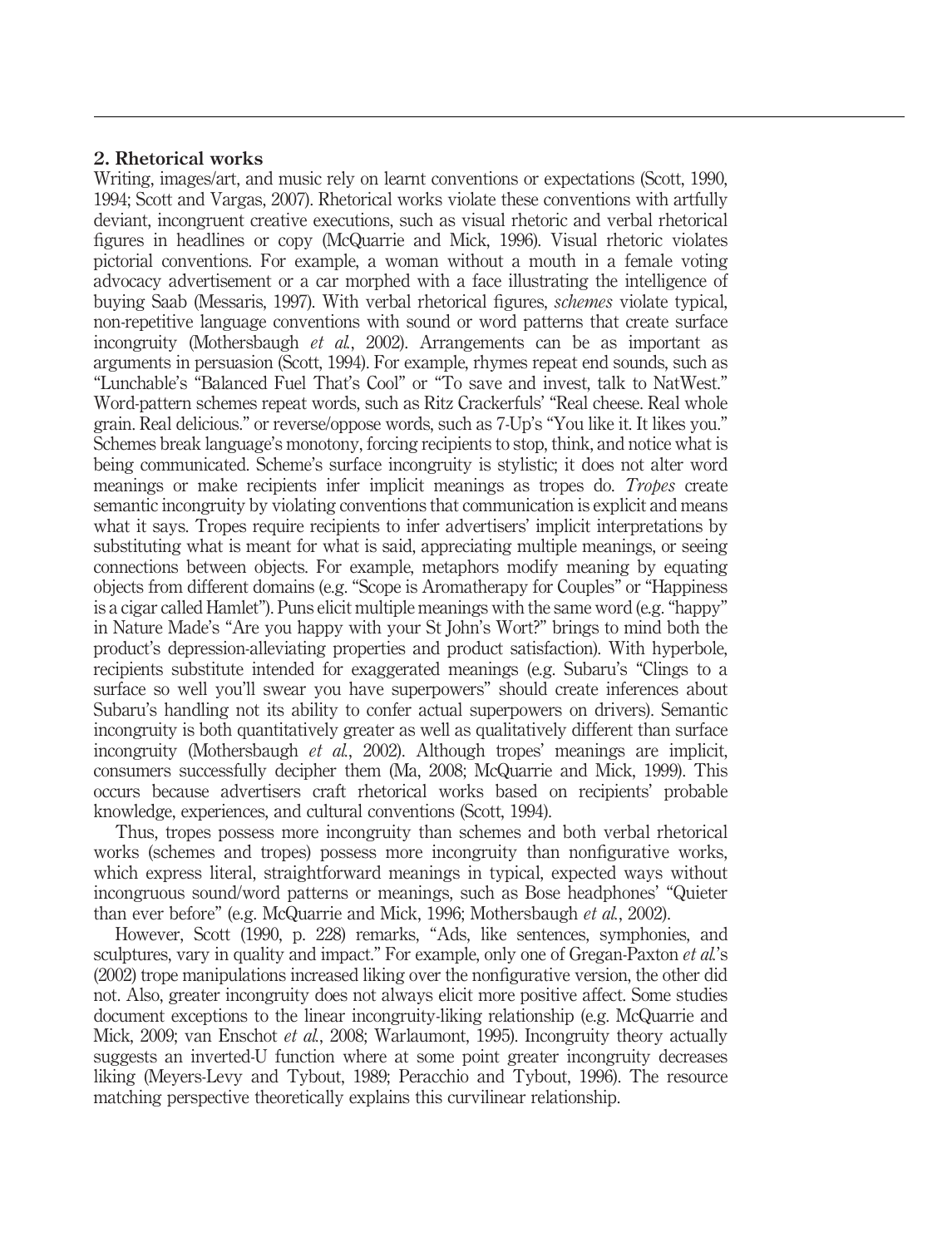#### 3. Resource-matching perspective

Once liking is controlled, the resource-matching perspective should explain rhetorical works' effect on advertising processing and its outcomes given the limited cognitive resources consumers are willing and able to devote. The resource-matching perspective holds that processing approaches optimization as resource demand better matches available cognitive resources. Resource demand exceeding available resources produces information overload. Available resources exceeding resource demand impairs processing through tedium/boredom or distraction by more engaging stimuli (Anand and Sternthal, 1990; Larsen et al., 2004).

Rhetorical works create greater resource demand than nonfigurative works (DeRosia, 2008). Because rhetorical works' resource demand is a function of incongruity, novelty, conflict, and complexity, tropes should exhibit greater resource demand than schemes (Huhmann, 2007). As demand surpasses available resources, processing deteriorates. For example, in a resource-demanding context (evaluating numerous advertisements), moderate resource-demand schemes outperform higher resource-demand tropes (van Enschot et al., 2008). This supports the inverted U-shaped relationship between processing and structural properties discussed in experimental aesthetics (Huhmann, 2007).

Because conventions/expectations are learnt, research has documented differences in advertising effectiveness associated with rhetorical works between children versus adults, experts versus novices, members versus outsiders in cultures (Scott and Vargas, 2007). The lack of experience/prior knowledge of children, novices, or strangers/foreigners should increase resource demand associated with processing (Huhmann, 2007). Advertising rhetoric studies have documented differences due to age (i.e. children versus adults; Hayes et al., 1982), persuasion knowledge (Ahluwalia and Burnkrant, 2004), expertise (Roehm and Sternthal, 2001), and knowledge of language or cultural conventions (Leong et al., 2000; Ma, 2008; McQuarrie and Mick, 1999; Mothersbaugh et al., 2002).

Advertising executions also alter resource demand. Print advertising copy length negatively impacts processing (e.g. Diamond, 1968; Huhmann et al., 2002; Starch, 1966). Increased resource demand explains Starch's (1966) finding that increasing copy length decreased "Read Most" scores. Similar results are documented with TV commercial length (Smits et al., 2006).

Consumers are cognitive misers who minimize cognitive effort unless intrinsically or extrinsically encouraged to boost available resources (Bettman et al., 1998; Fiske and Taylor, 1991). Advertising properties, such as meaning openness, can extrinsically influence available resources. Meaning openness (aka, polysemy/ambiguity) increases from nonfigurative to scheme to trope (McQuarrie and Mick, 1992; Mothersbaugh et al., 2002; Huhmann, 2007; Warlaumont, 1995). Research suggests that rhetoric's meaning openness motivates consumers to boost available resources devoted to advertisement processing compared with nonfigurative works. Processing measures – Starch "Read Most" scores and cognitive responses (CRs) – increase with meaning openness ratings from nonfigurative to scheme to trope (Mothersbaugh et al., 2002; Nelson and Hitchon, 1999).

Consumers' intrinsic or extrinsic motivation also affects available resources. Need for cognition (NFC) intrinsically motivates available resources. DeRosia (2008) found a curvilinear relationship with a visual trope exemplifying the resource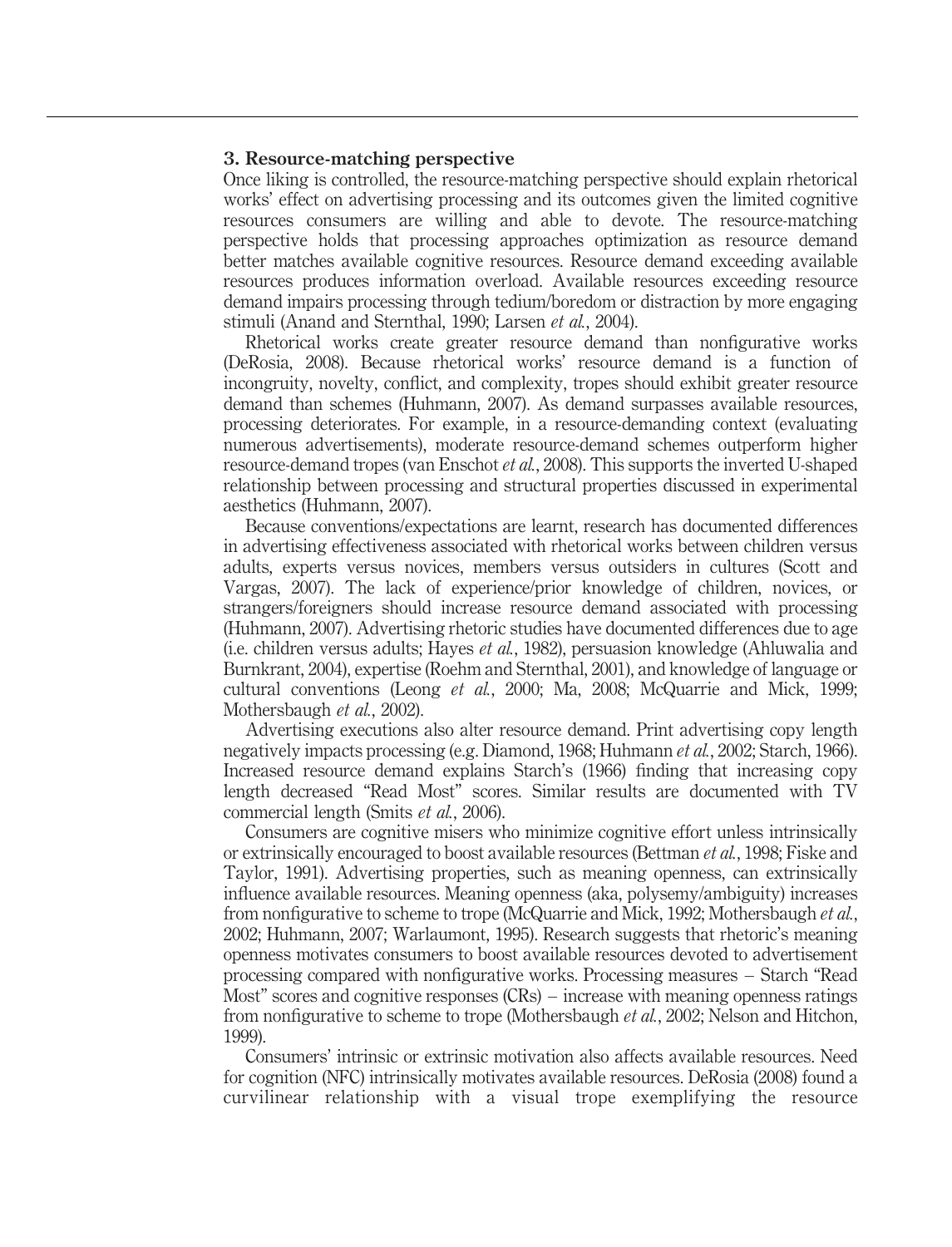demand/availability function. Advertising effectiveness peaked with moderate NFC, but declined with lower (cognitive overload) and higher NFC (tedium). Comparing nonfigurative to trope copy, Brennan and Bahn (2006) found improved brand attitudes  $(A<sub>b</sub>)$  and message CRs for highly resource-demanding trope copy only when high NFC sufficiently motivated available resources. Finally, Roehm and Sternthal's (2001) finding that high-NFC subjects better comprehend rhetorical advertisements but low-NFC subjects better comprehend nonfigurative advertisements supports optimized processing when available resources match demand.

Advertising involvement, or a message's personal relevance, extrinsically motivates available resources. Higher involvement increases intensive brand information processing over lower involvement (Celsi and Olson, 1988; Miniard et al., 1990; Petty et al., 1983).

#### 4. Hypotheses

To investigate rhetorical works' processing, brand awareness, and persuasion effects independent of liking, this study compares prior results with results when liking is constant across nonfigurative, scheme, and trope conditions. Studies finding more positive affect with rhetorical than nonfigurative works consistently document greater processing, brand awareness, and persuasion with rhetorical than nonfigurative works (see Table I).

Inconsistent effects appear in studies finding negative affect-rhetoric relationships. With scheme headlines eliciting greater liking than nonfigurative versions, but trope headlines without increased liking over nonfigurative versions, McQuarrie and Mick (2009) found more CRs and recall with schemes but not tropes. Gregan-Paxton et al. (2002) found lower recall with trope than nonfigurative product descriptions despite one trope eliciting greater liking than the nonfigurative and one not. However, Warlaumont (1995) found increased recall despite less liking with rhetorical visuals.

Studies neither measuring nor controlling liking between rhetorical and nonfigurative works also exhibit inconsistent results. Some find greater processing, brand awareness, and persuasion with rhetorical than nonfigurative works. Others find the opposite. Yet others find no difference (see Table I).

Because liking influences advertising effectiveness (Bergkvist and Rossiter, 2008; MacKenzie and Lutz, 1989; Smits et al., 2006), controlling liking should eliminate differences between rhetorical and nonfigurative works if liking is responsible for those differences. Thus, the null hypothesis is that no main effect of headline condition (nonfigurative versus scheme versus trope) should be observed when liking is held constant.

H1. With liking controlled, nonfigurative and rhetorical (scheme or trope) headlines will lead to similar processing, brand awareness, and persuasion.

Predictions based on the resource-matching perspective take into account copy length's resource demand and available resources motivated by involvement. Processing, awareness, and persuasion should deteriorate as resource demand rises above available resources, but improve as available resources match demand.

Consumers view longer copy more negatively than shorter copy (Huhmann *et al.*, 2002; Starch, 1966). Thus, copy length should inversely relate to liking; thus, processing, awareness, and persuasion should decline as copy lengthens. This should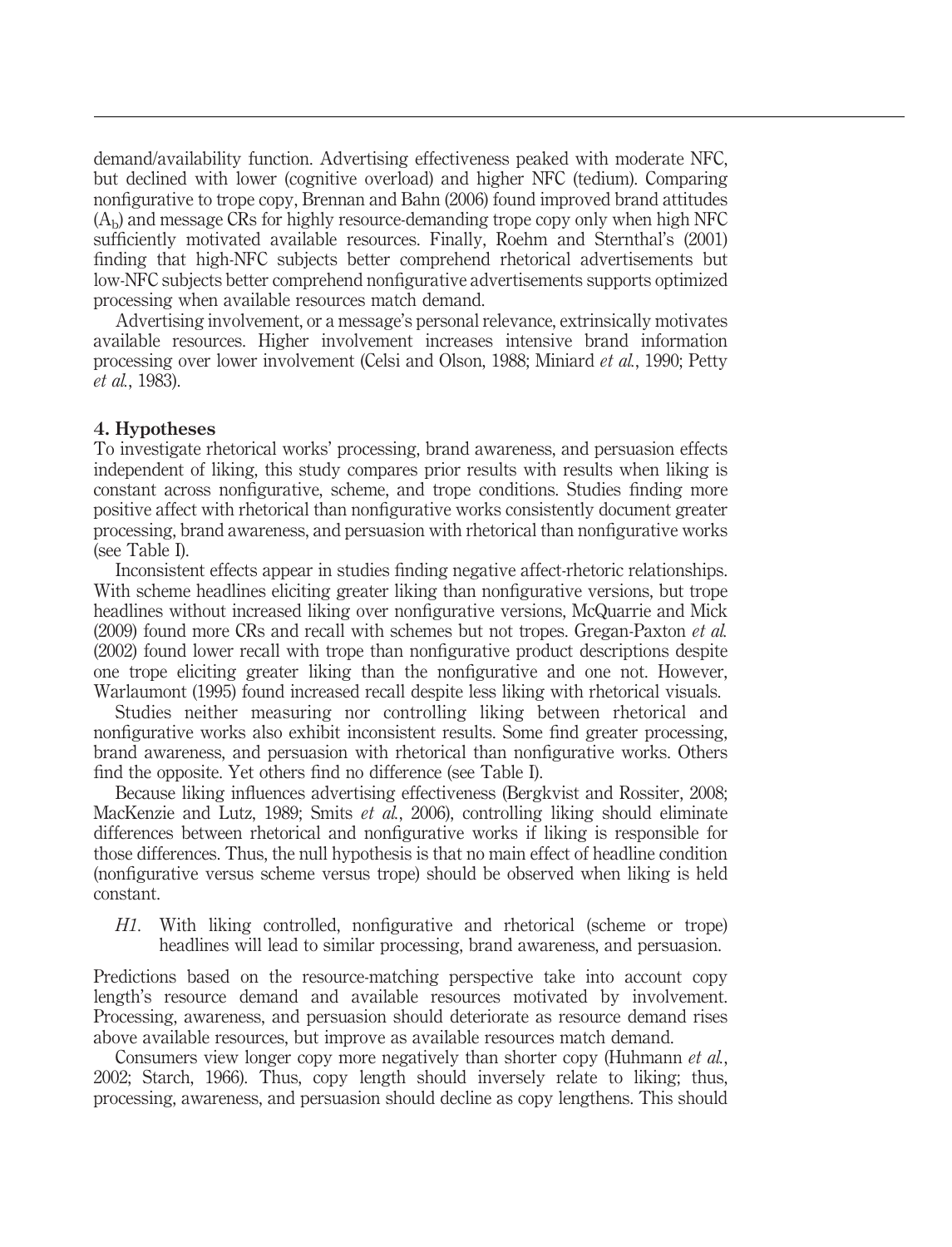especially occur with lower involvement and creative advertising elements that insufficiently boost available resources. Advertising effectiveness depends on positive or negative associations present during exposure when motivation to devote available resources is low if measures, as in the current study, provide a brand context (Grimes, 2008). Rhetorical works appear to boost available resources (McQuarrie and Mick, 1996; Mothersbaugh et al., 2002), but that may be an artefact of liking. The null hypothesis holds that removing liking differences between headline conditions inhibits rhetorical works' moderating influence on the relationship between resource-demand altering executional/mechanical elements and advertising effectiveness.

H2. With liking controlled, nonfigurative and rhetorical headlines should not moderate copy length's inverse relationship with processing, brand awareness, or persuasion.

Higher-involvement consumers make sufficient resources available to seek out and elaborate on an advertisement's brand information, but lower-involvement consumers make fewer resources available and focus on less resource-demanding executional/mechanical elements, such as bright colours, catchy phrases, and attractive models (MacKenzie and Lutz, 1989; Miniard et al., 1990; Petty et al., 1983). Under lower involvement, peripheral cues can enhance awareness and persuasion, or creative elements that encourage processing favourable brand information enhances persuasion (Olson and Thjømøe, 2003). Research documenting greater liking with rhetorical compared to nonfigurative works also demonstrates greater processing and persuasion with rhetorical than nonfigurative works under lower involvement but not higher involvement (e.g. Toncar and Munch, 2001). Thus, if liking is responsible for rhetorical works moderating the involvement-advertising effectiveness relationship, the null hypothesis holds that removing liking differences inhibits moderation.

H3. With liking controlled, nonfigurative and rhetorical headlines should not interact with involvement on processing, brand awareness, or persuasion.

#### 5. Method

#### Participants and procedure

An experiment using a 3 (headline: nonfigurative, scheme, trope)  $\times$  2 (copy length: long, moderate)  $\times$  2 (involvement: high, low) between-subjects factorial experimental design was employed. Besides manipulations, all target advertisement executional elements (illustration, layout, type size, font, and brand information) remained constant across conditions. In 20-person groups, 480 students from a US university participated and were debriefed.

Using established procedures for studying rhetorical processing under natural advertising exposure conditions, the target advertisement appeared in a magazine geared towards college students (e.g. Huhmann et al., 2002; McQuarrie and Mick, 2003, 2009; Mothersbaugh et al., 2002). To disguise the purpose, a cover story instructed participants that a publisher was interested in the time spent with different magazine components (articles, editorials, and advertisements). Later, participants indicated the study's supposed purpose to assess experimental demand. Participants listing purposes similar to hypotheses or manipulations were eliminated. Because language difficulties increase resource demand, participants whose first language was not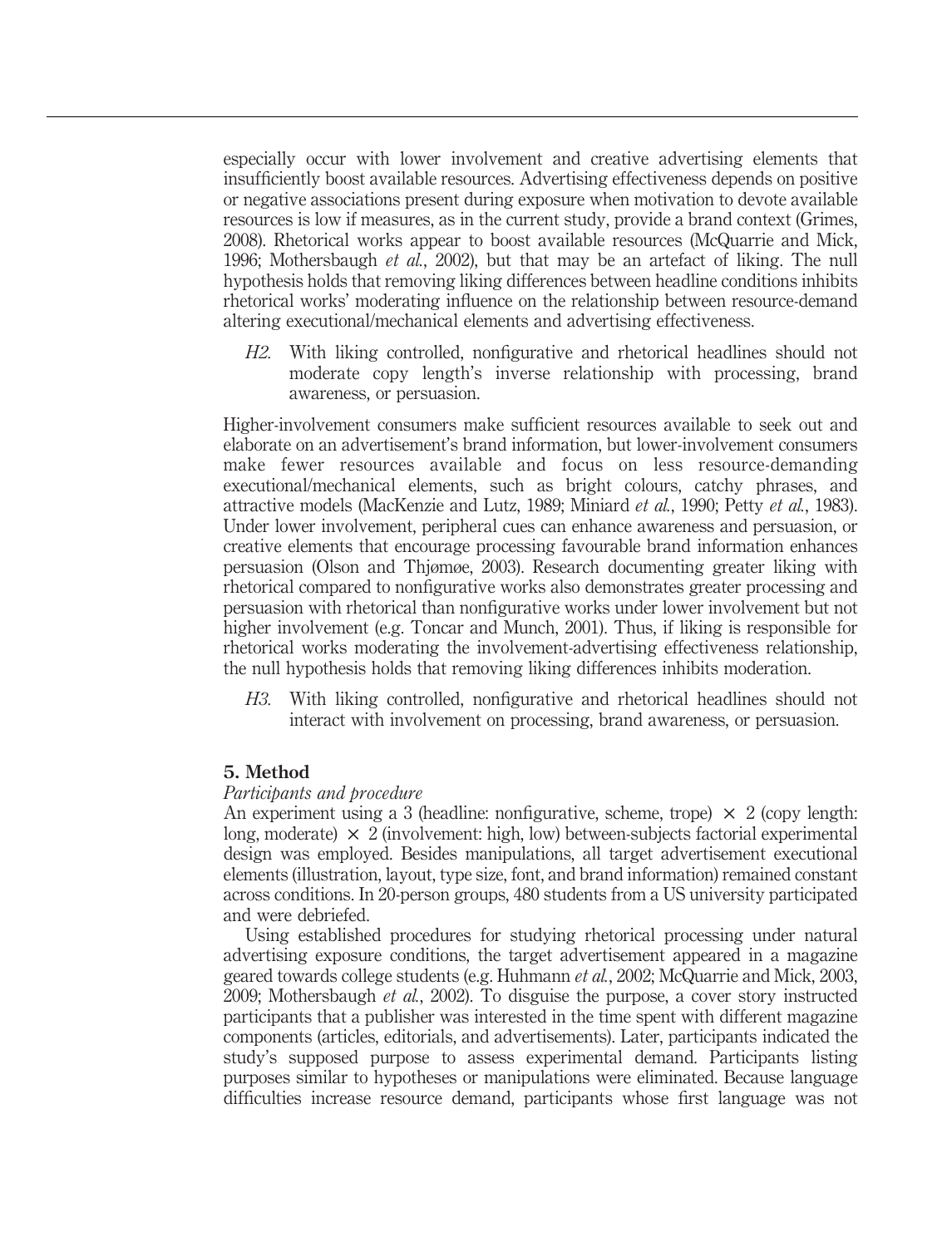English were dropped following McQuarrie and Mick (1999) and Mothersbaugh et al. (2002), leaving 448 for analysis.

Participants were encouraged to spend as long or as little time as they wanted. The magazine contained three articles and seven full or half page advertisements for student-relevant products. A questionnaire immediately followed the target advertisement. First, participants were asked to "list all thoughts, ideas, images, or reactions you had while looking at the last ad" then indicate if each cognitive response (CR) was positive, negative, or neutral. Two judges later coded CRs as related to advertisement style  $(CRs_{ad})$  or message  $(CRs_{mess})$ , or other/irrelevant (Brennan and Bahn, 2006; Celsi and Olson, 1988; Miniard et al., 1990; Mothersbaugh et al., 2002; Stafford *et al.*, 1996). Agreement was high (CRs<sub>ad</sub> = 94 percent; CRs<sub>mess</sub> = 84 percent;  $other/irrelevant = 83 percent; discussion resolved disagreement.$ 

#### Stimuli

The advertised product – pens – helped achieve comparability with earlier studies (e.g. DeRosia, 2008; Huhmann et al., 2002; Mothersbaugh et al., 2002). Problem-solution formats (e.g. normal depletion) are appropriate when advertising informational products. The advertised brand solves pen problems of rapid depletion or inconveniently running out of ink during exams or note-taking. Illustrations impact persuasion less with informational products (Rossiter and Bellman, 2005), strengthening the copy processing-persuasion relationship.

Rhetorical works: Following prior research (e.g. Huhmann et al., 2002; McQuarrie and Mick, 2003, 2009; Mothersbaugh et al., 2002), a print advertisement's headline was manipulated. To enhance generalizability across rhetorical works, the headline manipulation used multiple nonfigurative, scheme and trope headlines. These same headlines had successfully manipulated headline conditions with equivalent meanings in Huhmann et al. (2002). They report that incongruity increased from nonfigurative to scheme to trope. Also, their 26 pretest participants read all headlines and indicated agreement (agree  $= 1$ , disagree  $= 9$ ) with "All the headlines are basically communicating the message that Bingley Pens hold more ink." Responses near the endpoint ( $M = 2.0$ ; sd = 0.37) verified all headlines communicated similar meanings.

Copy length: Both copy length versions (moderate, 75 words; long, 218 words) contained equivalent copy points. Both versions were taken from Huhmann et al. (2002). Their 26 pretest participants read both copy length versions, then indicated agreement (agree  $= 1$ , disagree  $= 9$ ) with "Other than one version being shorter than the other, the two ad copy versions communicate the same basic information." Responses near the endpoint ( $M = 2.35$ , sd = 0.47) verified communication of similar brand information.

Involvement: The previously used manipulation told higher-involvement participants that they would choose one of the two pens advertised in the magazine at the session's end and that advertised products would be available in their area soon. Lower-involvement participants were told they would choose from two brands of candy advertised in the magazine, but that advertised brands would not be available in their area any time soon (e.g. Celsi and Olson, 1988; Huhmann *et al.*, 2002; Miniard *et al.*, 1990: Munch et al., 1993: Petty et al., 1983).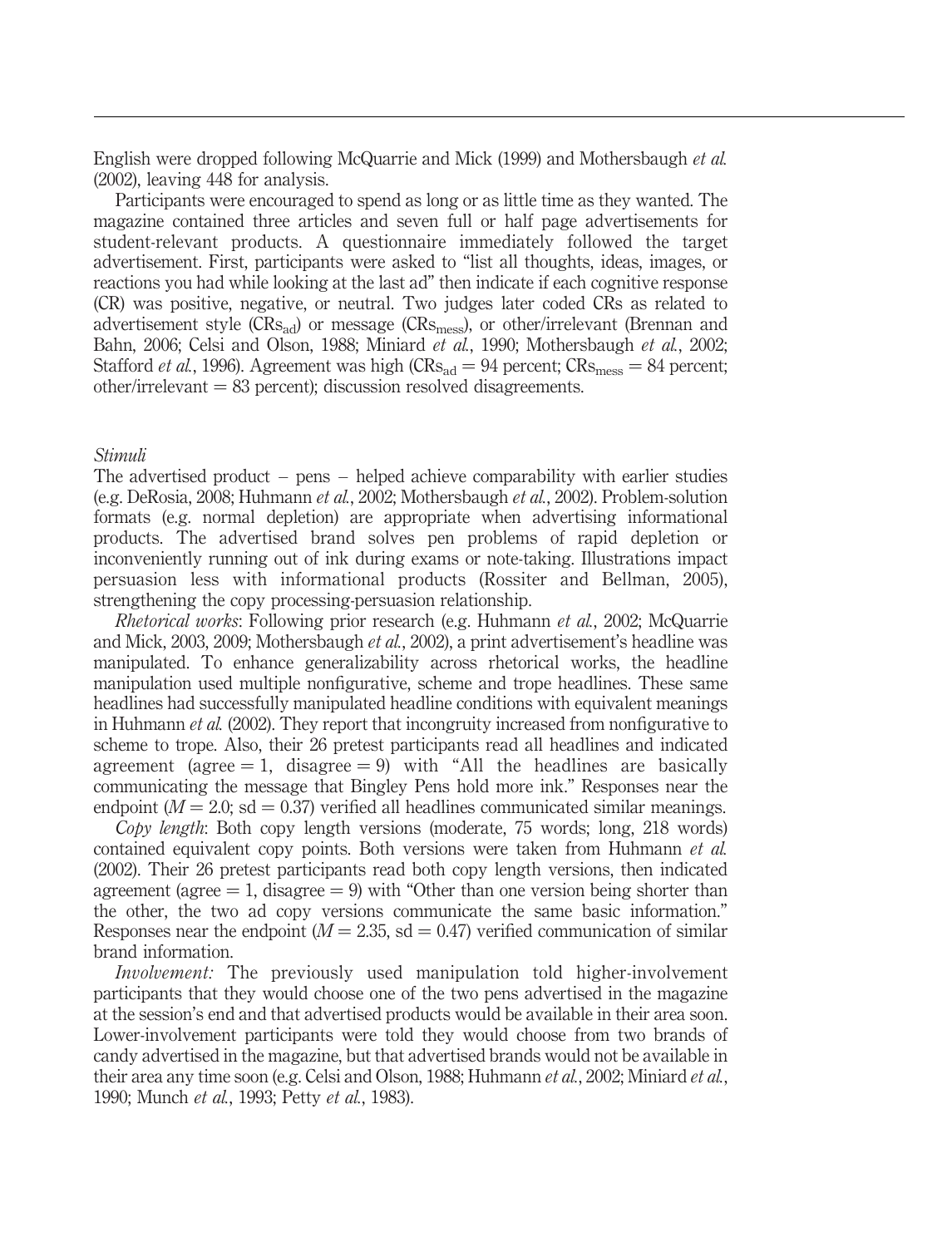#### Manipulation checks

The involvement manipulation was checked via total number of cognitive responses (Celsi and Olson, 1988; Toncar and Munch, 2001). Manipulation checks verified that rhetorical properties – artful deviance, resource demand, and meaning openness – increased from nonfigurative to scheme to trope, but that liking remained consistent across headline conditions. McQuarrie and Mick's (1996) nine-point artful deviance scale has endpoints of "artful/clever" versus "straightforward/matter-of-fact."

Resource demand/cognitive load arise from perceived incongruity, complexity, conflict, and novelty (Bettman *et al.*, 1998; Huhmann, 2007; Larsen *et al.*, 2004). Thus, we developed a formative measure assessing resource demand via nine-point semantic differential scale indicators with endpoints of "typical/not typical," "simple/complex," "not conflict-inducing/conflict-inducing," and "expected/unexpected," following "I found the headline [...]" Average scores were calculated. All items had loadings greater than 0.72 on the resource demand component in a principal component analysis, which considers unique and common variance. Internal reliability (coefficient alpha) is inappropriate with formative measures.

Meaning openness scores were averaged from Mothersbaugh et al.'s (2002) scale. Three nine-point reflective indicators measured agreement with "I had to use my imagination to interpret this headline," "the headline invited me to participate in generating a meaning," and "I had to work to interpret this headline." Items evinced adequate reliability (coefficient alpha  $= 0.75$ ), comparable to Mothersbaugh *et al.*'s (2002) coefficient alpha of 0.71.

Liking was assessed three ways. A pretest and the main study measured  $L_{ad}$  and headline liking. A single-item L<sub>ad</sub> scale recommended by Bergkvist and Rossiter (2008) used a nine-point semantic differential anchored by "like very much/dislike very much." Headline liking was measured via three nine-point semantic differential scales anchored by "bad/good," "dislikeable/likeable," and "unfavourable/favourable" following "This headline is...." The main study also subtracted the number of negative from positive  $CRs_{ad}$  following Stafford *et al.* (1996), who measured affect associated with rhetorical works via valanced CRs<sub>ad</sub>.

#### Dependent measures

Processing includes elaboration and readership measures. Elaboration measures are total CRsmess and rated processing. Rated processing used nine-point semantic differential scales anchored by "very uninvolved/very involved," "concentrating very little/concentrating very hard," and "paying very little attention/paying a lot of attention" followed "While looking at the last ad, I was [...]" A fourth reversed item measured agreement with "I carefully considered the claims about the brand in the last ad." Items were averaged due to acceptable reliability (coefficient alpha  $= 0.86$ ), comparable to coefficient alpha of 0.91 reported by Miniard et al. (1990), who used this measure to assess advertisement processing associated with message involvement.

Readership measures include copy-point recognition and approximate number of words of copy read. Copy-point recognition listed seven brand features; three were in the target advertisement's copy. Remaining features were credible for pen advertisements, but not in the target advertisement. Subjects indicated whether they saw, did not see, or were unsure if the brand feature was in the target advertisement. False copy-point recognition (i.e. failed to recognize actual brand features or claimed to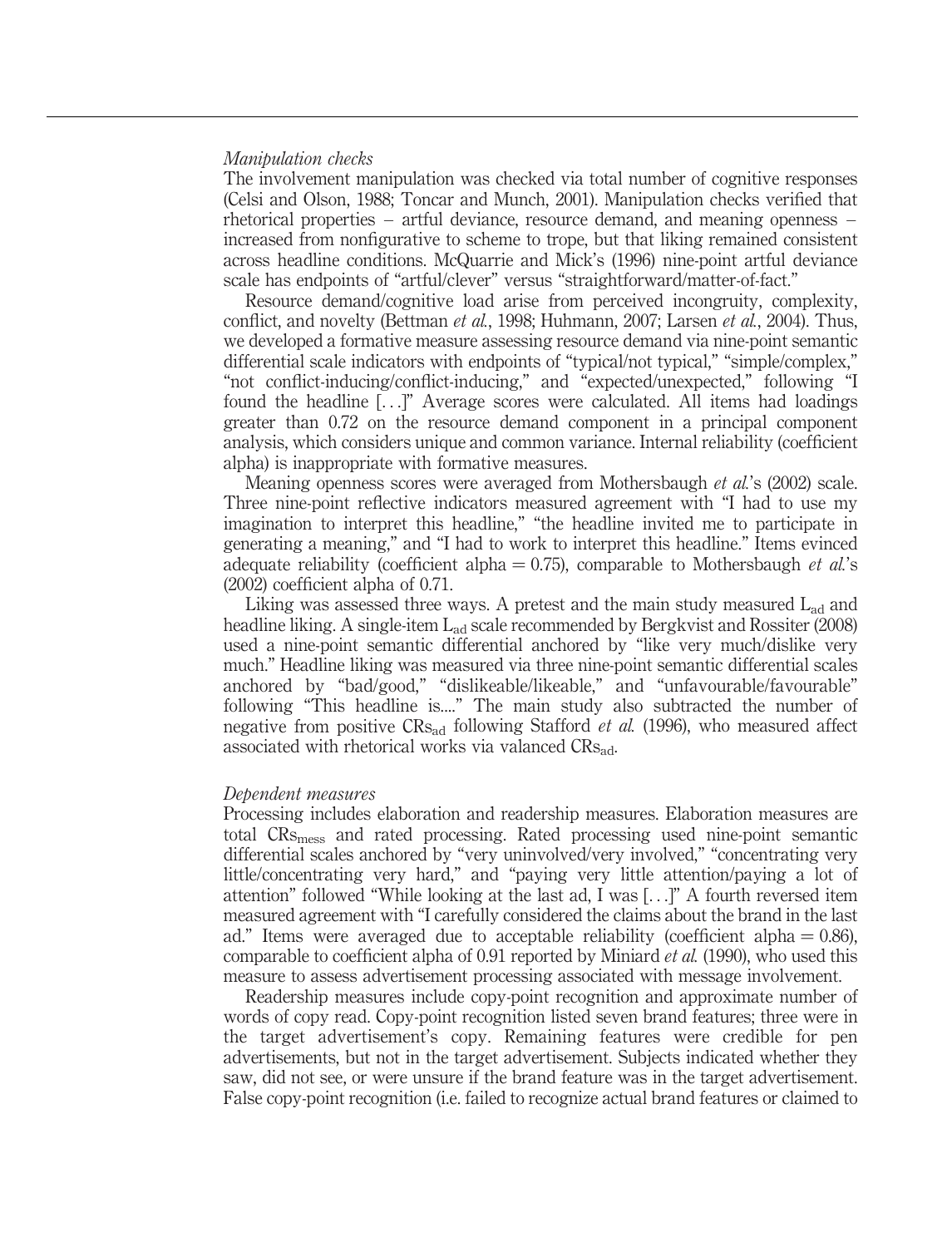recognize false features) was subtracted from true copy-point recognition (i.e. recognized actual features or rejected false features). Copy-point recognition ranged from a maximum score of 3 to a minimum score of  $-4$ . Participants read a sample paragraph of 201 words to assess general reading speed. In line with the cover story, we recorded time spent on each magazine page. Words read were approximated by dividing time spent on the target advertisement by reading speed.

Brand awareness measures include unaided brand recall and brand-recall-boosted brand recognition (BRBBR). Rhetorical works have previously been shown to increase brand awareness using brand recall, brand recognition, and copy-testing scores (e.g. Gray and Snyder, 1989; Leong et al., 2000; Tom and Eves, 1999), but BRBBR best represents brand awareness needed to influence purchases of items sold in crowded retail displays where consumers must first recall the target brand on entering the store, then recognize the brand in an aisle or display (Rossiter and Bellman, 2005). Typical office supply stores carry large pen selections; thus, BRBBR best reflects pen brand search and choice. First, participants listed all advertised brands remembered from the magazine. Brand recall was coded as "1" if participants listed the target advertisement's brand. Later, participants identified ballpoint pen brands including the two advertised in the magazine. BRBBR was coded as a "1" if a participant both recalled and recognized the target advertisement's brand and "0" otherwise.

*Persuasion* measures include brand attitude  $(A<sub>b</sub>)$  and brand action intentions (BAI). Following Toncar and Munch (2001) and Brennan and Bahn (2006),  $A<sub>b</sub>$  was gauged by three nine-point semantic differential scale indicators: "favourable/unfavourable," "good/bad," and "likeable/dislikeable." Indicators were averaged due to acceptable reliability (coefficient alpha  $= 0.95$ ). Following Rossiter and Bellman (2005), BAI measured predicted incidence of actual purchase by four weighted options following "If Bingley Pens were available in stores in your area, do you think you would buy it?": "would not buy" (0), "might buy" (0.1), "probably will buy" (0.4), and "definitely will buy" (0.9).

#### 6. Results

A pretest verified consistent headline liking across headline conditions ( $F_{2,146} = 0.133$ ; ns). It also verified similar  $L_{ad}$  across nonfigurative, scheme, and trope headlines when embedded in the moderate copy advertisement version ( $F_{2,146} = 0.169$ ; ns). Thus, the main study should be able to investigate headline effects absent liking differences.

Manipulation checks in the main study confirmed pretest results of similar liking across headline conditions ( $L_{ad}$ :  $F_{2,445} = 0.763$ , ns; headline liking;  $F_{2,445} = 0.133$ , ns; valenced  $CRs_{ad}$ :  $F_{2,445} = 0.226$ ; ns), but expected differences across headline conditions in other rhetorical properties; artful deviance  $(F_{2,444} = 22.422; p < 0.001)$ , resource demand  $(F_{2,444} = 27.516; p < 0.001)$  and meaning openness  $(F_{2,444} = 27.516; p < 0.001)$ . Post-hoc mean tests using Fisher's least significant difference procedure show that:

- nonfigurative headlines exhibit less artful deviance  $(M = 3.21)$  than schemes  $(M = 4.39)$  or tropes  $(M = 6.93)$  and schemes exhibit less artful deviance than tropes (all  $p's < 0.001$ );
- nonfiguratives create less resource demand ( $M = 3.99$ ) than schemes ( $M = 4.33$ ) or tropes  $(M = 4.99)$  and schemes create less resource demand than tropes (all  $p$ 's < 0.021); and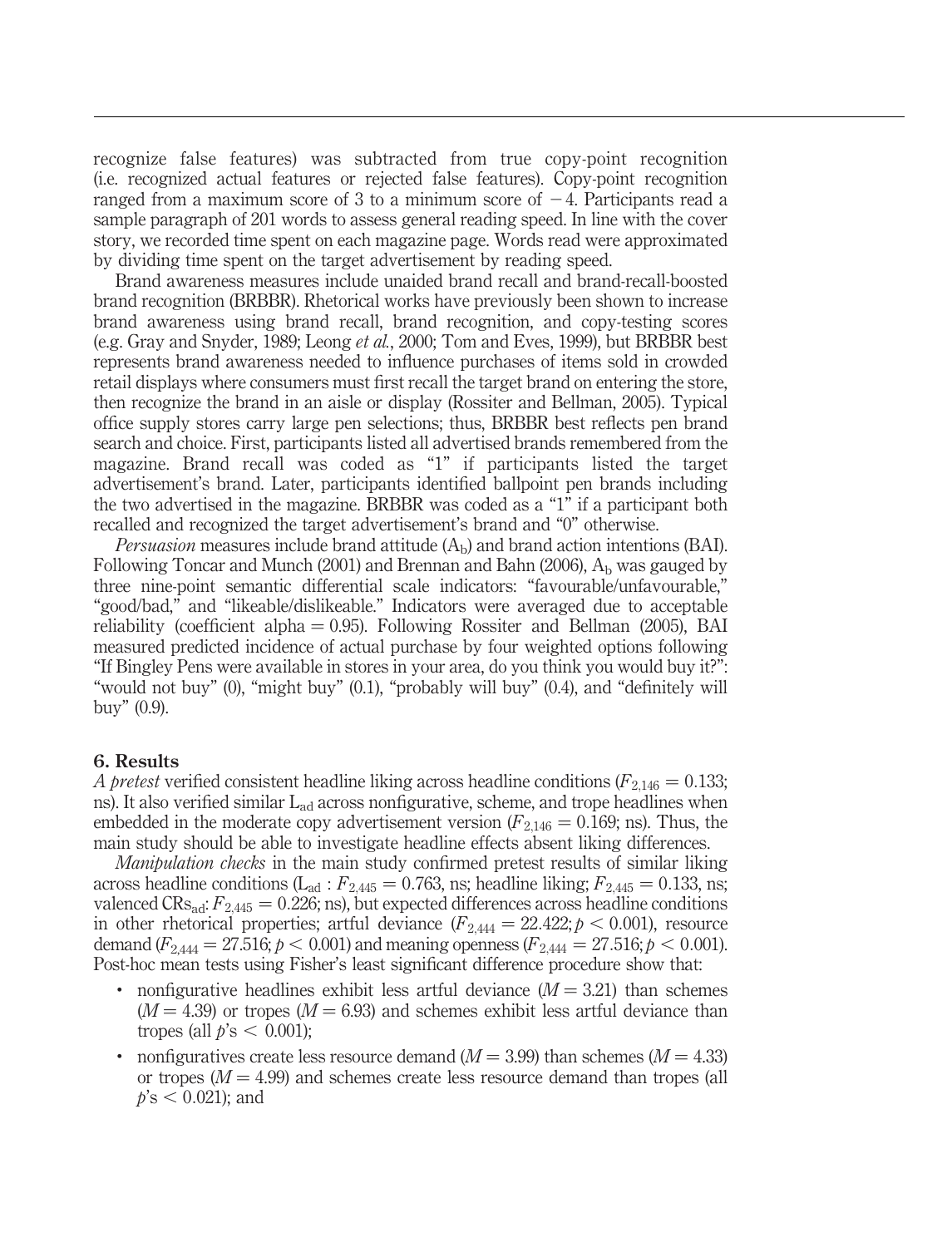• nonfiguratives engender less meaning openness  $(M = 3.17)$  than schemes  $(M = 3.68)$  or tropes  $(M = 4.63)$  and schemes engender less meaning openness than tropes (all  $p's < 0.035$ ).

Total CRs checked the involvement manipulation. They were greater under higher  $(M = 3.57)$  than lower involvement  $(M = 3.11; F_{1,446} = 7.071; p < 0.01)$ . Further, many processing dependent variables showed expected involvement main effects (see Table II). Consistent with Miniard et al. (1990) and Celsi and Olson (1988), participants also reported more  $CRs_{mess}$  under higher ( $M = 2.24$ ) than lower involvement  $(M = 1.72)$ . Similarly, rated processing (higher:  $M = 4.94$ , lower:  $M = 3.93$ ), copy-point recognition (higher:  $M = 2.09$ , lower:  $M = 1.20$ ), and words read (higher:  $M = 94.73$ , lower:  $M = 75.33$ ) reflected expected involvement main effects.

*Main study*. Multivariate analyses of variance (MANOVAs) were conducted on processing variables, then brand awareness/persuasion variables. Tables II and III report multivariate and univariate results.

Null H1 predicts no headline main effect on processing, brand awareness, or persuasion absent liking differences. As shown in Tables II and III, H1a is rejected for processing, but not H1b (brand awareness) or H1c (persuasion).

Follow-up contrasts reveal that, when liking is controlled, both rhetorical headline types (schemes and tropes) outperform nonfigurative headlines on two processing variables. Rated processing is lower for nonfigurative  $(M = 3.91)$  than schemes  $(M = 4.66; F_{contrast} = 11.49, p < 0.001)$  or tropes  $(M = 4.52; F_{contrast} = 7.91, p < 0.005)$ . Similarly, words read is less for nonfigurative ( $M = 66.52$ ) than schemes ( $M = 88.12$ ;  $F_{contrast} = 8.97, p < 0.005$  or tropes  $(M = 92.89; F_{contrast} = 13.72, p < 0.001)$ . No scheme-trope difference emerged in rated processing or words read ( $F_{contrast}$ 's  $\leq 0.57$ , ns).

Schemes ( $M = 1.73$ ) outperform tropes ( $M = 1.13; F_{contrast} = 14.71, p < 0.001$ ) and nonfigurative headlines on  $CRs_{ad}$  ( $M = 1.19; F_{contrast} = 8.94, p < 0.005$ ) with no difference between nonfiguratives and tropes ( $M = 1.13; F_{contrast} = 0.15$ , ns).

CRsmess and copy-point recognition do not differ between rhetorical and nonfigurative headlines ( $F_{contrast}$ 's < 3.02, ns), but were greater with tropes ( $CRs_{mess}$ ).  $M = 2.30$ ; recognition:  $M = 2.06$ ) than schemes (CRs<sub>mess</sub>:  $M = 1.62$ ; recognition:  $M = 1.26$ ;  $F_{contrast}$ 's  $> 7.94$ ,  $p$ 's  $< 0.005$ ). These main effects are also superseded by interactions with copy length and involvement.

Null H<sub>2</sub> predicts no interaction of headline condition with copy length, whereas null H3 predicts no interaction of headline condition with involvement, once liking differences are controlled. A headline by length by involvement interaction leads to H2a and H3a's rejection for elaboration-related processing variables (rated processing and  $CRs<sub>mess</sub>$ , whereas headline by length interactions lead to  $H2$ 's rejection for readership-related processing variables (words read and copy-point recognition), brand awareness, and persuasion.

Follow-up contrasts for three-way interactions on elaboration-related processing variables reveal no copy length effect under lower involvement.  $CRs<sub>mess</sub>$  between nonfigurative and rhetorical headlines under lower involvement is similar across copy lengths ( $F_{contrast}$ 's  $\lt$  3.00, ns). Rated processing is also similar across copy lengths  $(F_{contrast}$ 's < 1.11, ns), but headline differences consistent with prior research were observed. Lower-involvement participants rated processing higher for trope than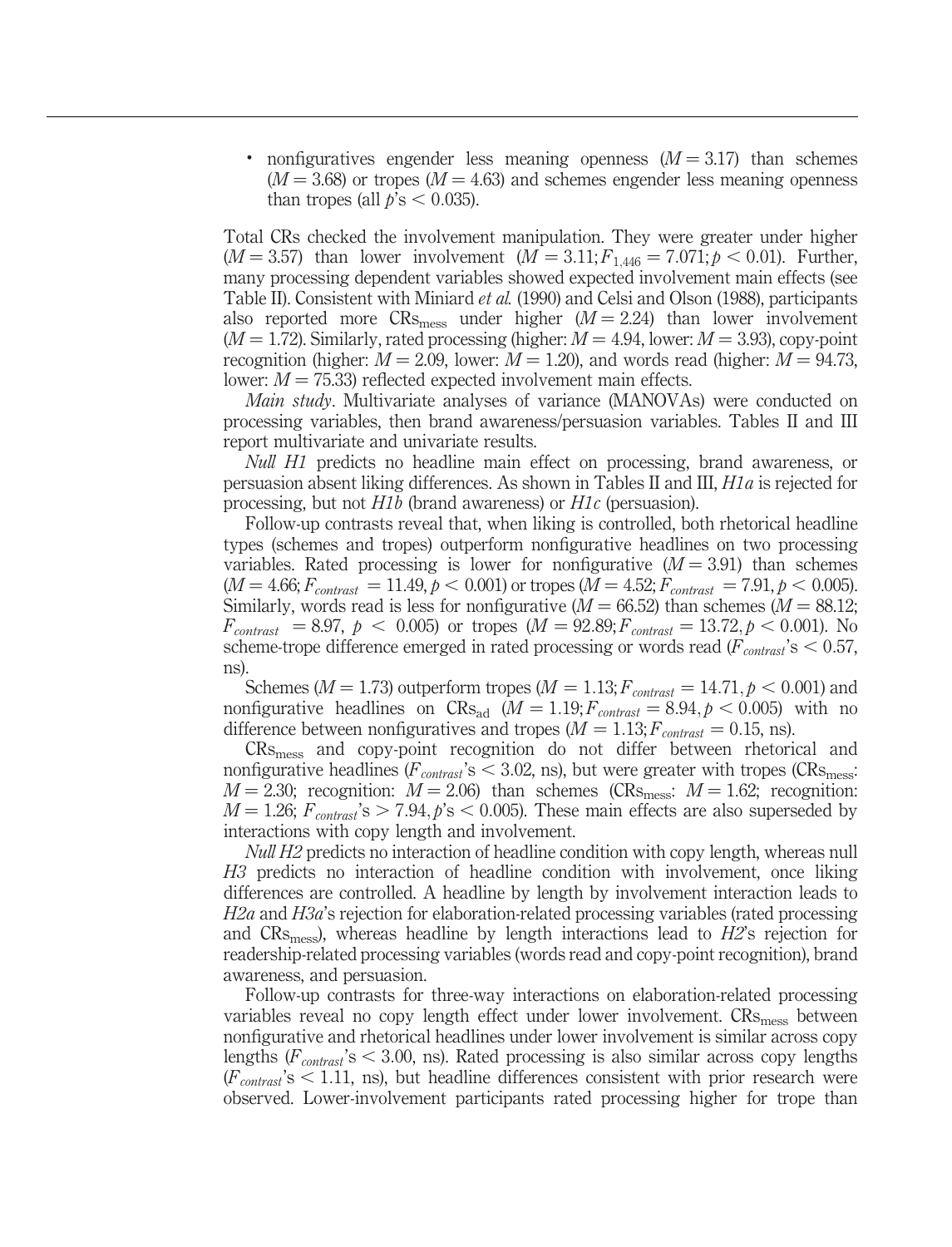|                                                                                                                                                |                                            | LANOV.                            |                                                                                                       |                                                |                                                      |                                                                                                         | Jnivariate F-tests                                       |                                                                                                     |    |
|------------------------------------------------------------------------------------------------------------------------------------------------|--------------------------------------------|-----------------------------------|-------------------------------------------------------------------------------------------------------|------------------------------------------------|------------------------------------------------------|---------------------------------------------------------------------------------------------------------|----------------------------------------------------------|-----------------------------------------------------------------------------------------------------|----|
| Source                                                                                                                                         | Wilks'<br>ambda                            | eta <sub>2</sub>                  |                                                                                                       | cocessing<br>Rated                             | Message<br>CRs                                       | Ad CRs                                                                                                  | cipc-yoin                                                | Nords<br>Read                                                                                       | ₩  |
| Headline                                                                                                                                       |                                            | .062                              | $\begin{array}{l} 5.702 \\ 7.518 \\ 1.102 \\ 1.102 \\ 2.391 \\ 0.794 \\ 0.794 \\ 0.016^a \end{array}$ |                                                |                                                      |                                                                                                         |                                                          |                                                                                                     |    |
|                                                                                                                                                |                                            |                                   |                                                                                                       |                                                |                                                      |                                                                                                         |                                                          |                                                                                                     |    |
|                                                                                                                                                |                                            |                                   |                                                                                                       |                                                |                                                      |                                                                                                         |                                                          |                                                                                                     |    |
|                                                                                                                                                | 3879<br>0.034<br>0.0975<br>0.0900<br>0.095 | 0.081<br>0.366<br>0.027<br>0.0023 |                                                                                                       | 5.2666<br>3.0976<br>3.0976<br>3.0023<br>4.118a | 8736<br>8.8984<br>8.394<br>8.543<br>8.5435<br>5.0435 | $\frac{194}{3.266}$<br>$\frac{125}{137}$<br>$\frac{125}{117}$<br>$\frac{125}{117}$<br>$\frac{125}{117}$ | $4.8331$<br>0.227<br>0.3523<br>0.3066a<br>3.062<br>1.062 | $\begin{array}{l} 7.346c\\ 14.140c\\ 22.855c\\ 1.185\\ 1.759\\ 1.759\\ 1.110\\ 1.110\\ \end{array}$ |    |
|                                                                                                                                                |                                            |                                   |                                                                                                       |                                                |                                                      |                                                                                                         |                                                          |                                                                                                     |    |
|                                                                                                                                                |                                            |                                   |                                                                                                       |                                                |                                                      |                                                                                                         |                                                          |                                                                                                     |    |
| Involvement<br>Length<br>Headline × involvement<br>Headline × length<br>Involvement × length<br>Headline × involvement :<br>length<br>Residual |                                            |                                   |                                                                                                       |                                                |                                                      |                                                                                                         |                                                          |                                                                                                     | 43 |
| Note: $a_b < 0.05$ $b_b <$                                                                                                                     |                                            |                                   |                                                                                                       |                                                |                                                      |                                                                                                         |                                                          |                                                                                                     |    |

Note:  $p < 0.05$ ,  $p < 0.01$ ,  $p < 0.001$ Note:  ${}^{3}p$  < 0.05,  ${}^{5}p$  < 0.01,  ${}^{c}p$  < 0.001

Table II. Depth of processing results – elaboration, advertisement element thoughts, and readership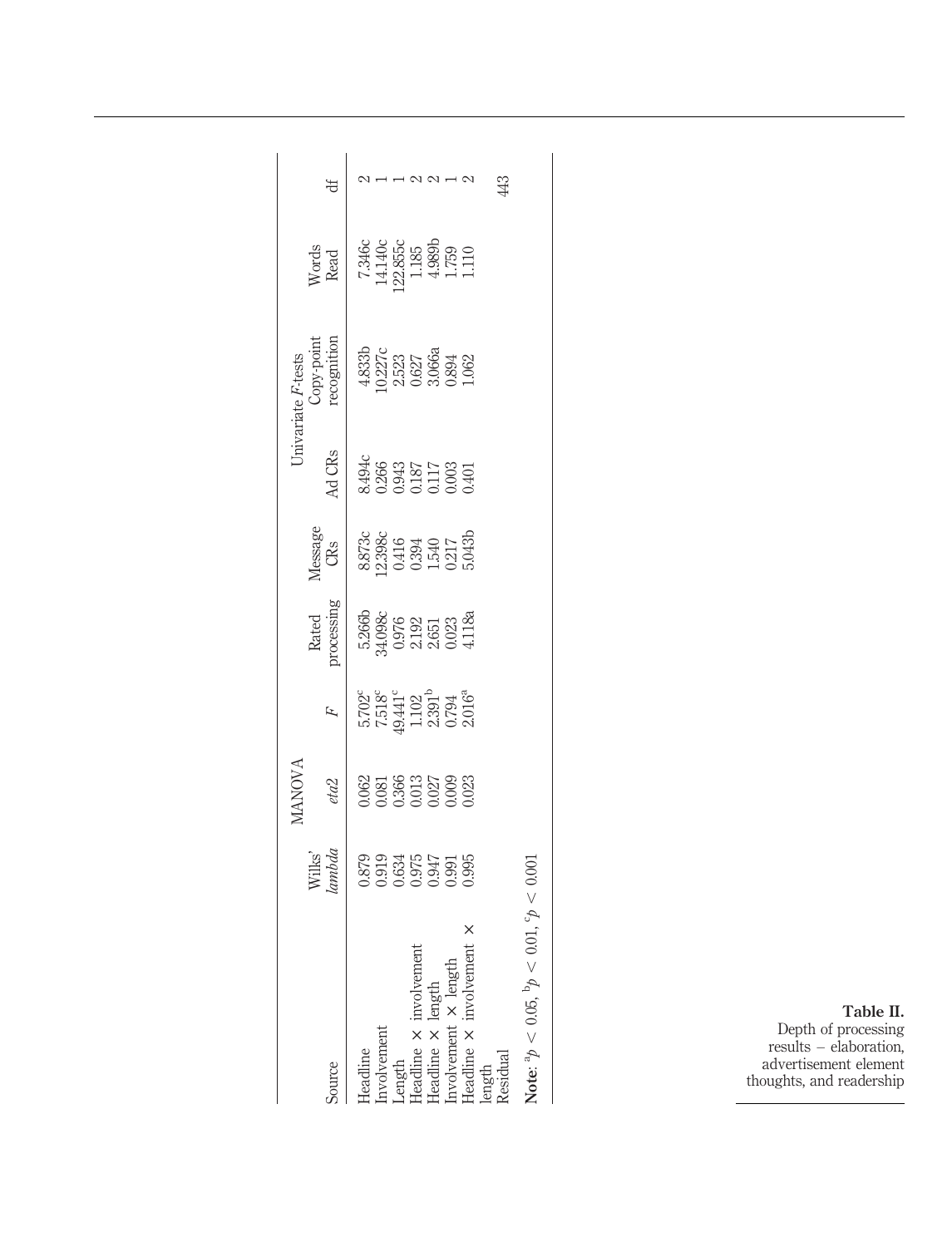| Table III.          |
|---------------------|
| Brand awareness and |
| persuasion results  |

|                                                             |                 | <b>ANOVA</b>                            |                                                                                           |                                                                 |                                                                             | Inivariate F-tests                        |                                                |  |
|-------------------------------------------------------------|-----------------|-----------------------------------------|-------------------------------------------------------------------------------------------|-----------------------------------------------------------------|-----------------------------------------------------------------------------|-------------------------------------------|------------------------------------------------|--|
| source                                                      | Wilks'<br>ambda | $eta^2$                                 |                                                                                           | Brand<br>recall                                                 | <b>SRBBR</b>                                                                | $A_h$                                     | BAI                                            |  |
| leadline                                                    |                 |                                         |                                                                                           |                                                                 | $2.216$<br>$4.987$ <sup>2</sup><br>$0.343$<br>$0.008$<br>$0.026$<br>$0.026$ |                                           |                                                |  |
| nvolvement                                                  |                 |                                         |                                                                                           |                                                                 |                                                                             |                                           |                                                |  |
| Length                                                      |                 |                                         |                                                                                           |                                                                 |                                                                             |                                           |                                                |  |
| Jeadline X involvemer                                       |                 |                                         |                                                                                           |                                                                 |                                                                             |                                           |                                                |  |
| leadline × length                                           |                 | 015<br>0.078<br>0.006<br>0.000<br>0.000 | $\frac{1280}{7.176}$<br>$\frac{728}{1.231}$<br>$\frac{123}{2.064}$<br>$\frac{200}{2.088}$ | $1.358$<br>$3.3938$<br>$1.358$<br>$1.378$<br>$1.378$<br>$1.578$ |                                                                             | 2879<br>0.6007<br>0.021<br>0.506<br>0.768 | 0.804<br>5.897<br>5.805 1706<br>1.731<br>1.731 |  |
| nvolvement × length                                         |                 |                                         |                                                                                           |                                                                 |                                                                             |                                           |                                                |  |
| lenot<br>Jeadline X involvement X<br>esidual                |                 |                                         |                                                                                           |                                                                 |                                                                             |                                           |                                                |  |
| Note: ${}^{3}p$ < 0.05, ${}^{5}p$ < 0.01, ${}^{6}p$ < 0.001 |                 |                                         |                                                                                           |                                                                 |                                                                             |                                           |                                                |  |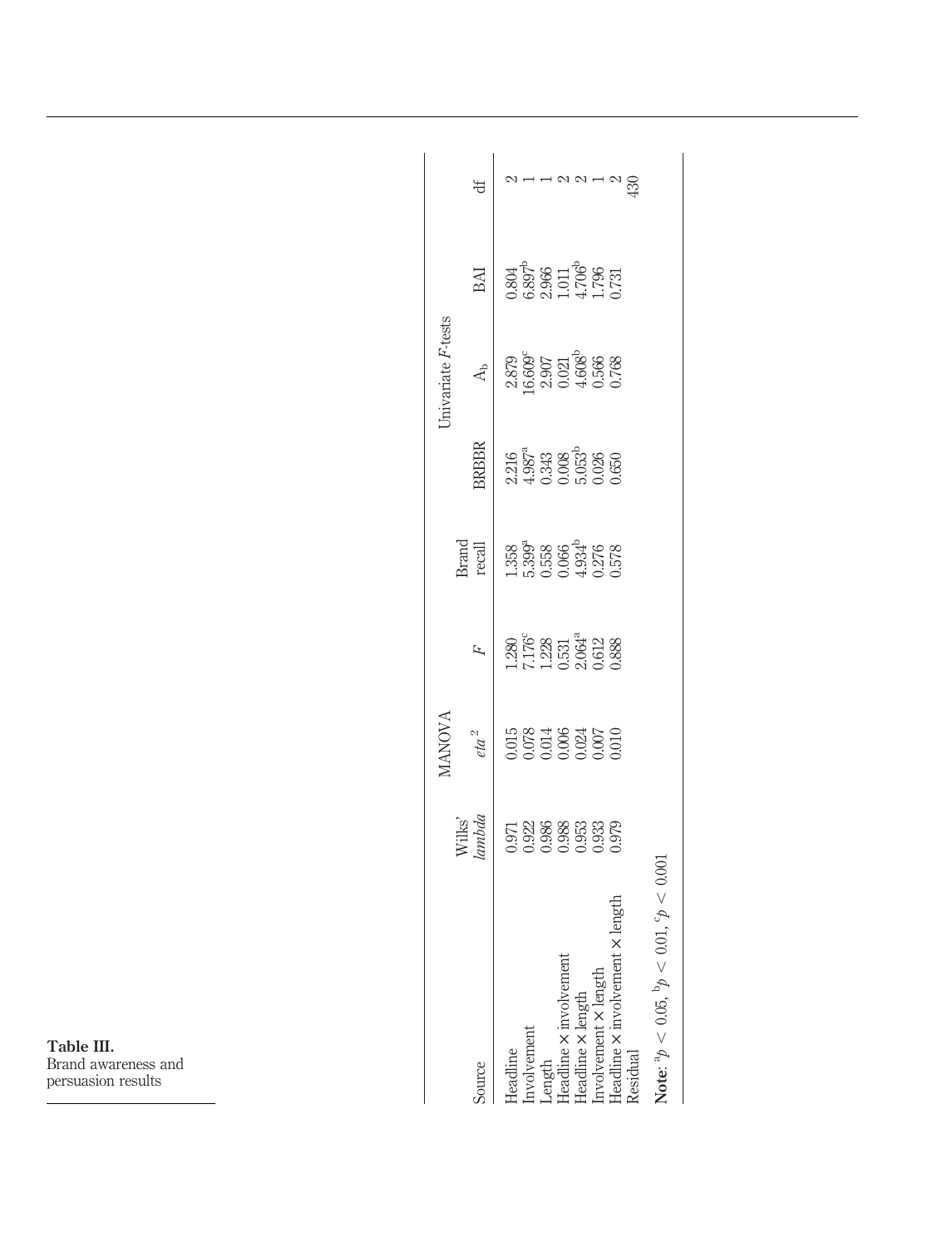nonfigurative headlines with moderate  $(F_{\text{contrast}} = 4.32, p \le .05)$  and long copy  $(F_{\text{contrast}} = 4.11, p < 0.05)$ . No other copy length differences were evident under lower involvement.

Higher-involvement participants rated processing higher with moderate than long copy when exposed to nonfigurative headlines ( $F_{\text{contrast}} = 9.73$ ,  $p < 0.005$ ), but similarly across copy length for scheme ( $F_{\text{contrast}} = 1.07$ , ns) and trope headlines ( $F_{\text{contrast}} = 2.91$ , ns). Subsequent analyses also show similar rated processing across headline conditions with moderate copy  $(F_{\text{contrast}}\text{S} < 3.09, \text{ns})$ . However, with long copy, participants rated processing lower when exposed to nonfigurative than scheme ( $F_{\text{contrast}} = 16.72$ , p  $< 0.001$ ) or trope headlines ( $F_{\text{contrast}} = 10.39, p < 0.005$ ). CRs<sub>mess</sub> between nonfigurative or rhetorical headlines under higher involvement are similar across copy lengths  $(F_{contrast}$ 's  $\leq$  2.19, ns). However, subsequent analyses reveal greater  $CRs_{mess}$  under higher involvement when moderate copy was paired with tropes  $(M = 2.49)$  versus schemes ( $M = 1.51$ ;  $F_{\text{contrast}} = 7.24$ ,  $p < 0.01$ ), but no other differences.

Table II reports headline by length interactions on readership-related processing variables. Follow-up contrasts reveal that lengthening copy decreases copy-point recognition for nonfigurative headlines ( $F_{\text{contrast}} = 4.07, p < 0.05$ ), but not schemes  $(F_{\text{contrast}} = 1.36; \text{ns})$  or tropes  $(F_{\text{contrast}} = 0.76; \text{ns}; \text{see Figure 1}).$  Copy-point recognition is lower with scheme than nonfigurative ( $F_{\text{contrast}} = 5.19, p < 0.05$ ) or trope headlines  $(F_{\text{contrast}} = 12.93, p < 0.001)$  with moderate copy. With long copy, however, copy-point recognition is similar across headline conditions  $(F_{\text{contrast}}\text{'s} < 1.20; \text{ns})$ . Words read also decreases as copy lengthens for nonfigurative but not rhetorical headlines. Although Figure 2 shows more words read with long than moderate copy for

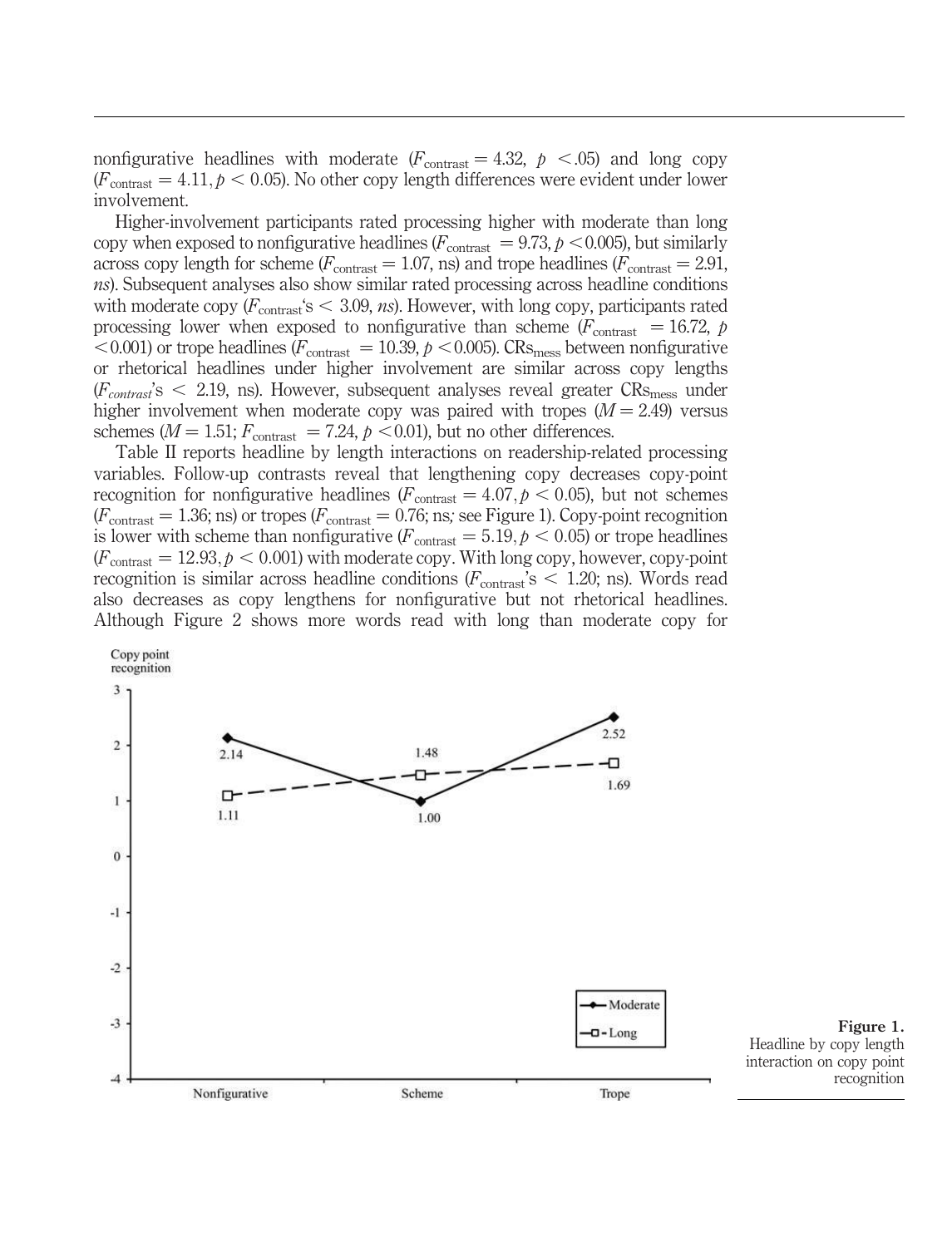

nonfigurative  $(F_{\text{contrast}} = 8.71; p < 0.005)$ , scheme  $(F_{\text{contrast}} = 79.37; p < 0.001)$  and trope headlines ( $F_{\text{contrast}} = 66.81; p < 0.001$ ), comparisons demonstrate a ceiling effect with moderate copy in which participants read an average of two-thirds of the 75 words of moderate copy regardless of headline (all  $F_{\text{contrast}} < 0.77$ ; ns). However, participants read fewer of the 218 words of long copy when exposed to nonfigurative than scheme ( $F_{\text{contrast}}$  = 23.49;  $p$  < 0.001) or trope headlines ( $F_{\text{contrast}}$  = 23.85;  $p < 0.001$ ).

Prior research presumes an inverse relationship between copy length and liking (Starch, 1966). This study also finds moderate copy ( $M = 5.74$ ) produces more L<sub>ad</sub> than long copy ( $M = 5.33; F_{contrast} = 3.98, p < 0.05$ ). Thus, holding liking constant across headlines should result in more brand awareness/persuasion for better liked moderate than long copy regardless of headline condition if liking determines rhetorical works' previously documented enhanced brand awareness/persuasion compared with nonfigurative works (see Table I).

However, headline by length interactions reported in Table III lead to H2's rejection for brand awareness/persuasion. Multivariate and univariate analyses reveal this interaction on both brand awareness measures. Figure 3 shows greater brand recall with moderate than long copy for nonfigurative  $(F_{\text{contrast}} = 8.73, p < 0.005)$  but no difference for trope headlines ( $F_{\text{contrast}} = 0.28$ , ns). Surprisingly, brand recall was greater with long than moderate copy for schemes ( $F_{\text{contrast}} = 4.30, p < 0.05$ ). Figure 4 shows greater BRBBR with moderate than long copy for nonfigurative  $(F_{\text{contrast}} = 8.16, p < 0.005)$  but no length difference for schemes  $(F_{\text{contrast}} = 3.15, \text{ns})$ or tropes  $(F_{\text{contrast}} = 0.09, \text{ ns}).$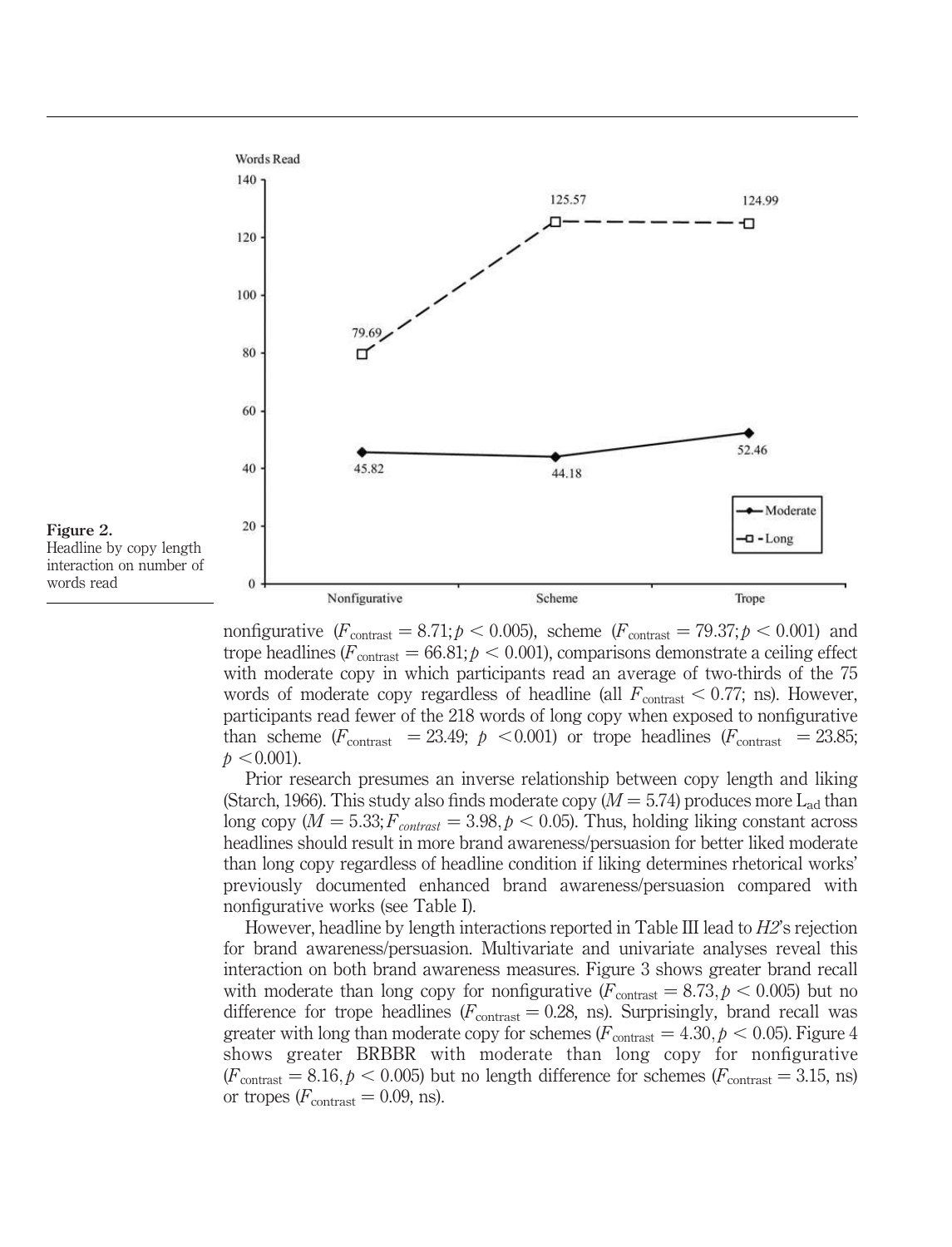

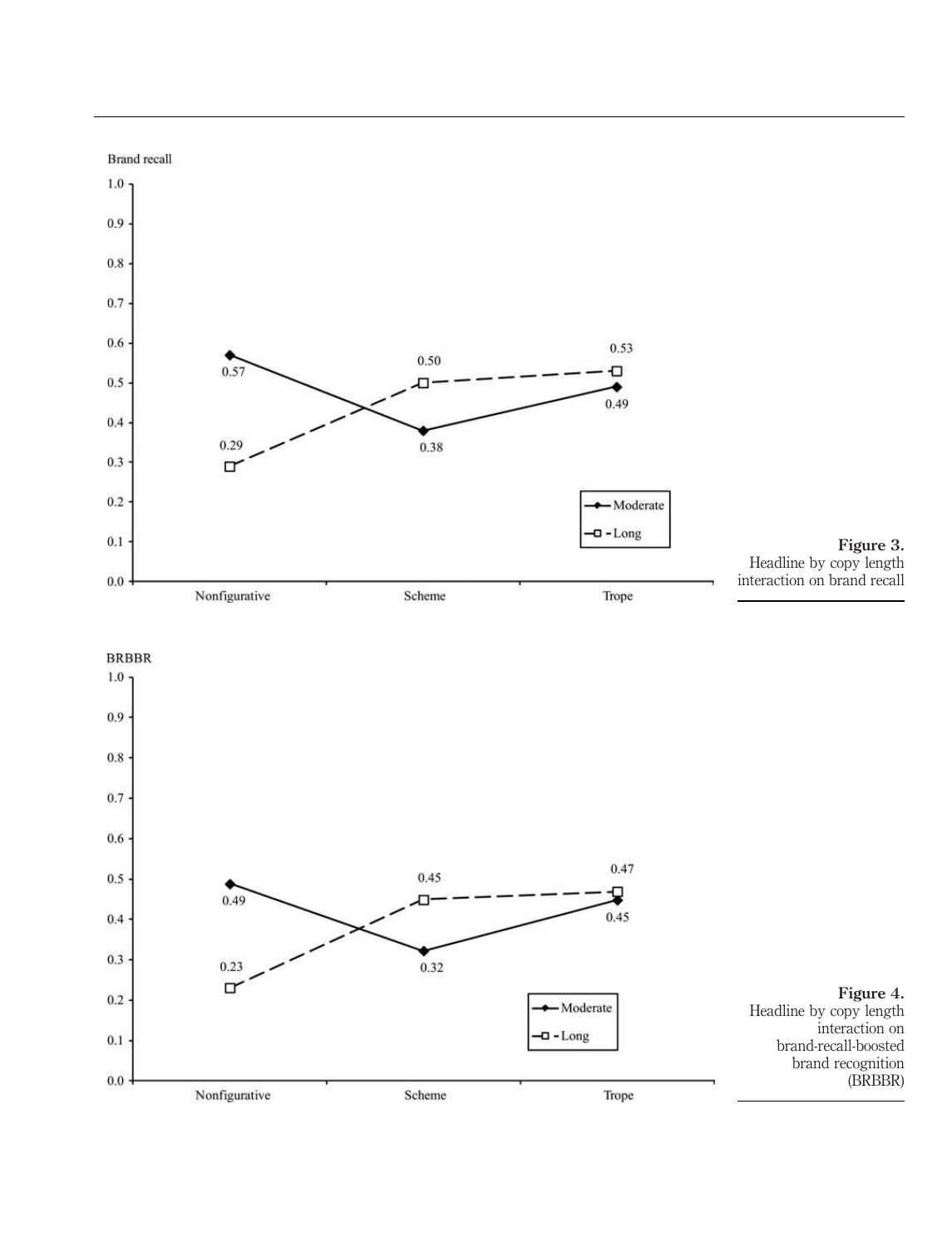Multivariate and univariate analyses in Table III reveal a headline by length interaction on both persuasion measures. Figure 5 shows more positive  $A<sub>b</sub>$  with moderate than long copy for nonfigurative ( $F_{\text{contrast}} = 11.66; p < 0.001$ ), but no length difference for schemes ( $F_{\text{contrast}} = 085$ ; ns) or tropes ( $F_{\text{contrast}} = 0.32$ ; ns). Figure 6 shows greater BAI with moderate than long copy for nonfigurative headlines  $(F_{\text{contrast}} = 12.63; p < 0.001)$ , but no length difference for schemes  $(F_{\text{contrast}} = 0.07; \text{ns})$ or tropes ( $F_{\text{contrast}} = 0.27$ ; ns). It appears that consumers strive to resolve meaning openness or artful deviance associated with rhetorical headlines by exploring the ad, which weakens copy length differences on brand awareness/persuasion for rhetorical works.

The motivation of available resources through meaning openness and/or artful deviance compensates for tropes' greater resource demand recorded in the manipulation checks. Subsequent analyses to examine overall scheme-trope differences found similar brand recall and BAI ( $F_{\text{contrast}}$ 's  $\lt$  3.25, ns). BRBBR is similar between scheme ( $M = 0.39$ ) and trope or nonfigurative headlines ( $F_{\text{contrast}}$ 's  $\leq$ 1.94, ns) but tropes  $(M = 0.46)$  increase brand recall over nonfigurative  $(M = 0.33; F<sub>contrast</sub> = 8.73, p < 0.005)$ . Likewise, A<sub>b</sub> is similar between scheme  $(M = 5.94)$  and trope or nonfigurative headlines  $(F_{\text{contrast}})$ 's  $<$  2.61, ns) but tropes  $(M = 6.16)$  increase A<sub>b</sub> over nonfigurative  $(M = 5.61; F_{\text{contrast}} = 7.23, p < 0.01)$ .

#### 7. Discussion

Prior research documents enhanced advertising effectiveness through rhetorical works. However, liking determines many processing, brand awareness, and persuasion effects (Bergkvist and Rossiter, 2008; MacKenzie and Lutz, 1989; Smits et al., 2006). Thus, observed effects might spuriously depend on liking differences between specific

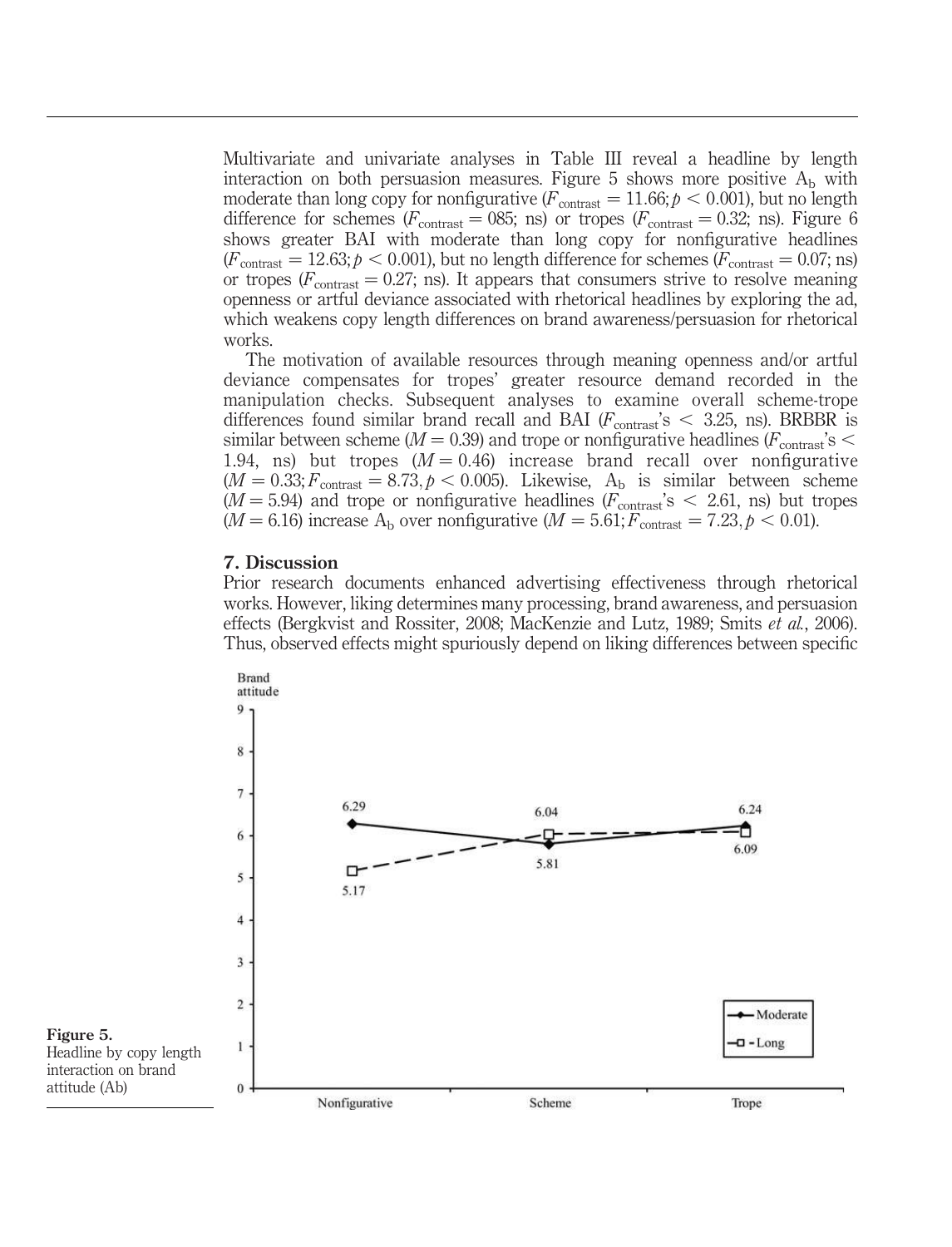

rhetorical and nonfigurative works used in prior research that either documented a concurrent increase in liking with rhetoric or failed to control/measure liking (see Table I).

To isolate effects attributable to liking, a study held liking constant across nonfigurative, scheme, and trope headlines with equivalent meanings. It found that processing effects (readership and elaboration) are unattributable to liking. Although words read is a different readership measure, rhetorical headlines motivated increased words read and rated processing than nonfigurative headlines regardless of involvement or copy length, consistent with previous research (Dingena, 1994; Huhmann et al., 2002; Jeong, 2008; Mothersbaugh et al., 2002). However, brand awareness and persuasion effects previously associated with rhetoric works appear more dependent on liking. Holding liking constant diminished main effects found previously when rhetoric increased liking over nonfigurative. This explains why some studies neither measuring nor controlling liking found no brand awareness/persuasion effects.

Theoretical implications. The resource-matching perspective explains non-liking-based effects of rhetorical works. Processing is optimized when resource demand equals available resources (Anand and Sternthal, 1990; Larsen et al., 2004). Involvement motivates available resources and lengthening copy increases resource demand. Results suggest rhetorical works also motivate available resources.

Interactions also support the resource-matching perspective, as do DeRosia's (2008) visual rhetoric and Brennan and Bahn's (2006) extended metaphor results between  $A<sub>b</sub>$ and need for cognition, which intrinsically motivates available resources. Under lower involvement, tropes encouraged greater elaboration than nonfigurative headlines regardless of copy length. Under higher involvement, rhetorical headlines increased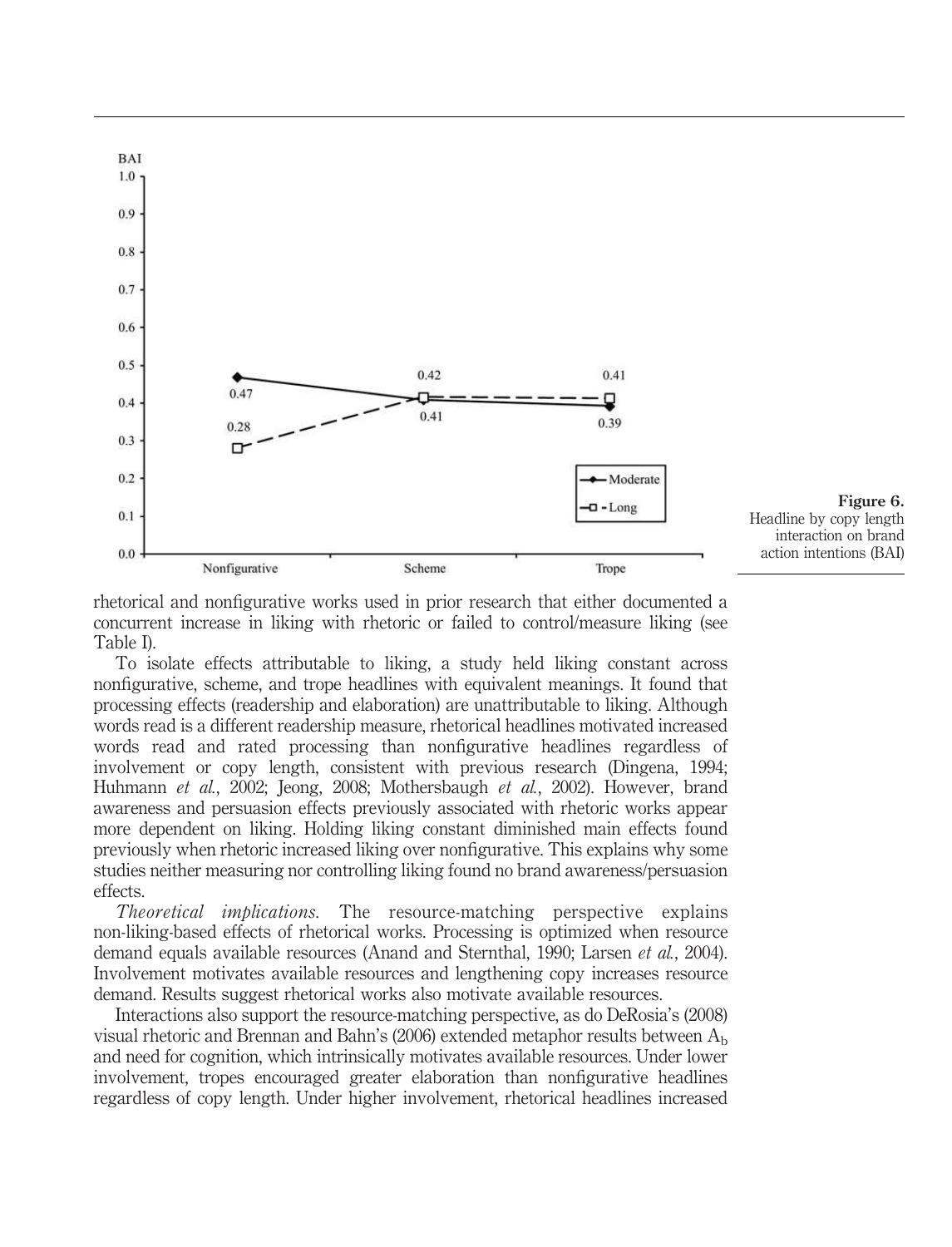processing over nonfigurative headlines only with highly resource-demanding long copy. Unlike Toncar and Munch (2001) who found greater liking and brand claims recall for tropes than nonfiguratives under lower involvement, controlling liking negated copy-point recognition differences between tropes and nonfiguratives. Toncar and Munch (2001) also found trope brand claim copy led to more positive  $A<sub>b</sub>$  under lower than higher involvement, but we found no involvement interaction with liking differences controlled.

Results support positive processing effect of rhetorical works found previously (Huhmann et al., 2002; McQuarrie and Mick, 1992, 1999; McQuarrie and Phillips, 2005; Mothersbaugh *et al.*, 2002). Thus, other rhetorical properties – meaning openness, incongruity, or artful deviance – not liking motivate elaborative processing and tropes exhibit a higher degree of these properties than schemes.

Finally, controlling liking differences weakens prior trope-superiority (McQuarrie and Mick, 1999, 2003; Mothersbaugh et al., 2002) or scheme-superiority effects (McQuarrie and Mick, 2009). Among processing measures, tropes are superior to schemes only in message thoughts and copy-point recognition, but schemes are superior in advertising-style thoughts. No scheme-trope differences are evident with brand awareness or persuasion measures with liking controlled.

Practical implications of our results should assist advertisers in designing advertisements that better engage consumers, especially when longer copy is required. Words read averaged 60-70 percent of moderate copy regardless of headline. Consistent with the resource-matching perspective, additional available resources elicited by rhetorical works exceeded moderate copy's resource demand; thus, overabundant available resources did not benefit processing, but produced a ceiling effect consistent with Toncar and Munch's (2001) elaboration finding under higher involvement. However, long copy's higher resource demand decreased words read drastically (37 percent) with nonfigurative headlines even under higher involvement. Alternatively, rhetorical works in a copy-heavy advertisement maintained words read (57 percent) and elaborative processing at a level consistent with less copy. Rhetorical headlines, especially tropes, motivated more available resources than nonfigurative headlines, which better met longer copy's resource demand to the benefit of processing, awareness, and persuasion. Consequently, rhetorical rather than nonfigurative headlines could help practitioners overcome resistance to reading long copy often necessary in advertising complex products, such as new technologies, financial instruments, or health-related goods/services. By balancing copy's resource demand against greater available resources elicited by rhetorical works, advertisers can include more persuasive brand information without suffering diminished message processing. Further, if consumers process favourable arguments, preference for advertised brands, especially new brands, increases even under low involvement (Olson and Thjømøe, 2003).

Also, our results support practitioners' frequent usage of advertising rhetoric by eliminating liking as a necessary boundary condition for advertising effectiveness. Therefore, if an advertisement's rhetorical work fails to create sufficient positive affect in target recipients, it should not necessarily fail. Other rhetorical properties should benefit processing and, under high cognitive resource demand (e.g. long or technical copy), even brand awareness/persuasion.

Further, practitioners can match the type of rhetorical work to the desired advertising effect because processing focus differs. Schemes' surface-level incongruity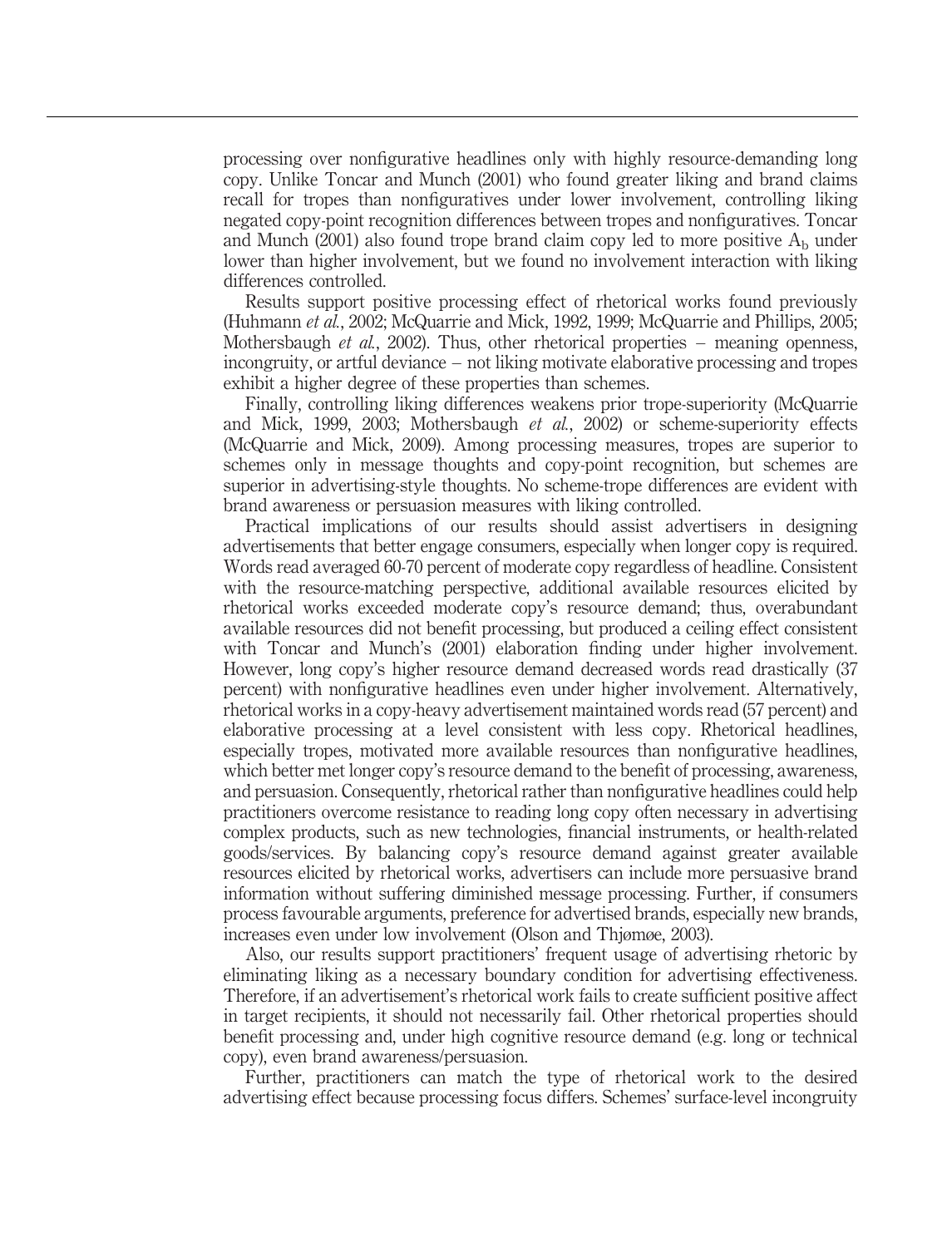focuses recipients on presentation and creative elements and encourages the most advertising-style thoughts, consistent with Mothersbaugh et al. (2002). Thus, practitioners should include schemes to attract general attention in image advertising or reminder advertising for established brands that includes other favourable creative elements (e.g. warmth appeals, celebrity endorsements, trade characters, pleasant images, etc.). Unlike Mothersbaugh et al. (2002), tropes do not increase advertising-style thoughts compared to nonfigurative headlines absent liking differences. Tropes encourage more message thoughts than schemes. Similarly, Ahluwalia and Burnkrant (2004) found tropes encouraged a message, not an advertising-style focus. As Mothersbaugh *et al.* (2002) suggest, we found tropes' semantic incongruity focuses consumers on brand information to resolve meaning openness, artful deviance, or other textual puzzles. Thus, practitioners should include tropes to direct consumer processing of strong brand information, unique selling points, or competitive advantages.

Consistent with Starch (1966), we observed an inverse copy length-liking relationship. As Grimes (2008) suggests, brand awareness/persuasion reflect this liking difference for nonfigurative headlines. Thus, practitioners should use creative executions, such as rhetorical works, to encourage consumers to devote more available resources to exploring advertisements and to overcome consumers' aversion to longer copy with tropes since the negative effect of longer copy found with nonfigurative headlines disappears for all brand awareness/persuasion variables. With schemes, the copy length difference disappears for BRBBR,  $A<sub>b</sub>$  and BAI.

Interestingly, contrary to copy length's relationship with liking, brand recall was greater for schemes with long versus moderate copy. The moderate copy version mentioned the brand name five times versus nine times in the long copy version; so, brand recall should be higher with long than moderate copy except that longer copy increases resource demand, which reduces processing. Without rhetorical works to encourage more available resources, brand recall decreased as copy lengthened and, hence, resource demand increased with nonfigurative headlines. Tropes overcame the length difference in brand recall. However, brand recall for schemes dropped from long to moderate copy. This indicates tedium (schemes motivated more available resources than required for moderate copy's resource demand, but available resources better matched demand with long copy) and/or interference, whereby schemes impede brand name recall.

Future research and limitations. In addition to brand recall, schemes interfere with memory for brand information. Despite the same copy points in the moderate and long copy versions, long copy produces uniformly low copy-point recognition regardless of headline. Moderate copy boosts copy-point recognition for nonfigurative and trope, but not scheme headlines. Schemes interference with brand recall and brand information memory seems consistent with research on other creative executions (i.e. sexy models or humour). For example, explicit sex appeals interfere with copy-point recall (Severn et al., 1990). Similarly, humour interferes with both copy- and brand-name recall (Gelb and Zinkhan, 1986). Schemes' apparent interference with brand-name and brand information memory warrants future investigation. In addition, this study did not explore rhetorical works that combine schemes and tropes, such as Volkswagen Jetta's "Junk in the Trunk", which employs rhyme combined with a pun as the phrase emphasizes large luggage/storage space but has a second meaning as slang for a large buttocks. To date, research has mainly examined headlines with clear scheme or trope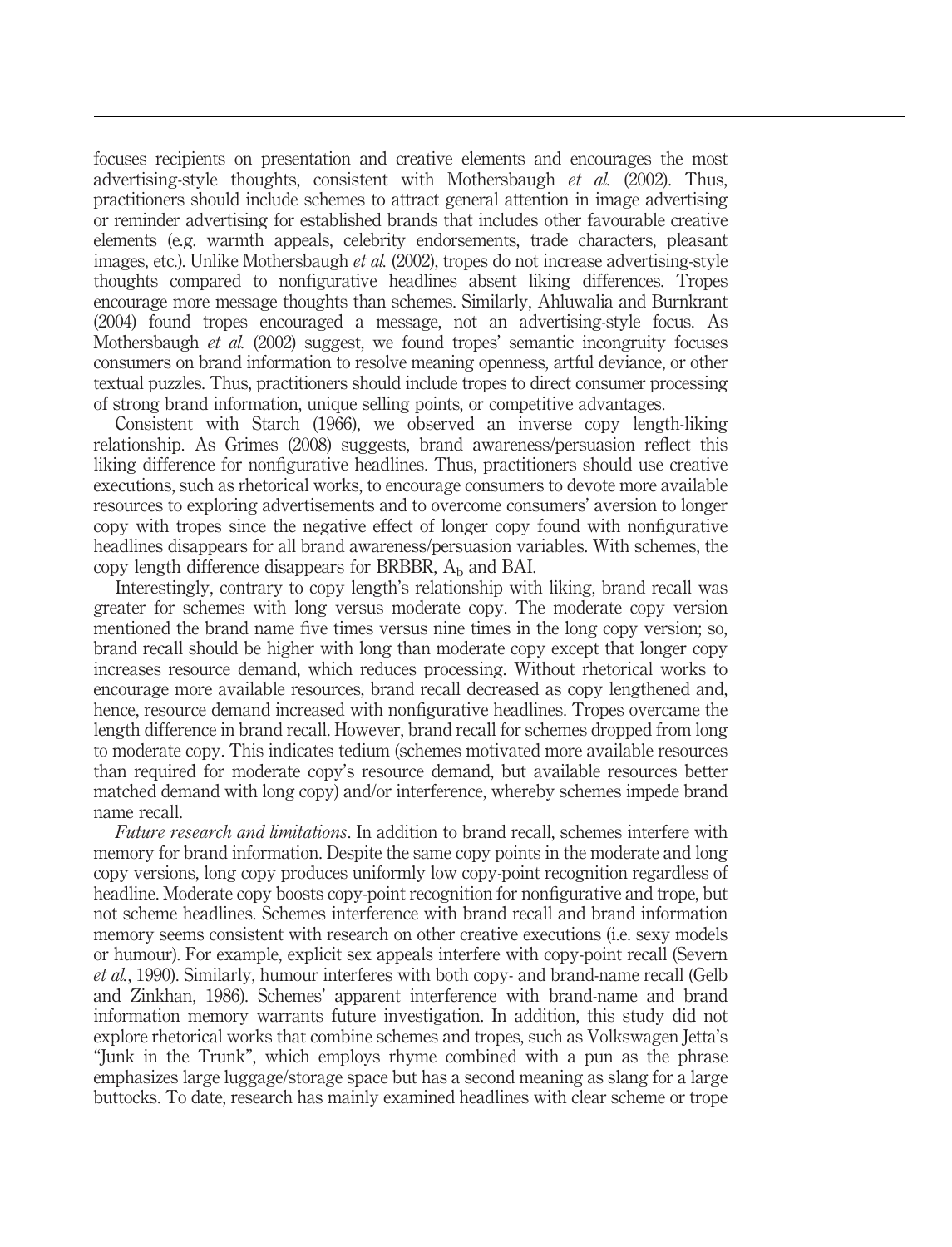distinctions. Future research should investigate the processing effects of combined executional elements, such as multiple types of rhetorical works.

Like Yorkston and Menon (2004), rhetorical works had stronger processing effects as resource demand increases. Although natural print advertisement exposure was mimicked, self-pacing is a limitation. In broadcast media, greater resource demand associated with rhetorical works, especially tropes, may benefit processing less as demand surpasses the peak of the inverted-U function between processing performance and structural properties commonly documented in experimental aesthetics (Huhmann, 2007). In radio advertisements, speech rate also impacts resource demand. Thus, future research could determine whether schemes (moderate resource demand) outperforms both nonfigurative and trope radio copy as speech rates increase. More resource-demanding tropes combined with faster speech rates may overwhelm available resources and impede advertising effectiveness.

Another limitation is the lack of tests between different levels of other rhetorical properties (e.g. meaning openness, incongruity, novelty, complexity, etc.) due to this study's focus on stringent experimental control of liking differences. Hence, future research should investigate the structural properties or mechanisms responsible for rhetorical works' impact on processing.

Finally, we open new avenues of research into the role liking plays in other creative elements associated with effective advertising. Removing liking differences allows researchers to investigate the unique impact of creative executions independent of liking's established role.

#### 8. Conclusion

To rule out that advertising effects of rhetorical over nonfigurative works depend on greater liking, we held liking constant to test null hypotheses that effects previously associated with rhetorical versus nonfigurative headlines in print advertisements would be eliminated. The null hypotheses were rejected.

Previously observed processing effects are robust and unattributable to liking. Liking wields a greater influence over brand awareness and persuasion. However, rhetoric can still enhance awareness/persuasion by mitigating negative effects of advertising elements that increase cognitive resource demand (e.g. longer copy). However, prior studies' trope- or scheme-superiority is primarily an artefact of liking. Finally, we support the resource-matching perspective's viability in explaining advertising rhetoric's influence on consumers' processing, brand awareness, and persuasion.

In summary, this study extends knowledge of the usefulness of rhetorical works in print advertising beyond the view that enjoyment of the execution is solely responsible for readers' processing of an advertisement and thereby increasing brand awareness and persuasion. Our results illustrate that rhetorical works are robust motivators of both increased elaboration and readership.

#### References

- Ahluwalia, R. and Burnkrant, R.E. (2004), "Answering questions about questions: a persuasion knowledge perspective for understanding the effects of rhetorical questions", [Journal of](https://www.emeraldinsight.com/action/showLinks?doi=10.1108%2F03090561211259943&crossref=10.1086%2F383421&isi=000222514000003&citationId=p_1) [Consumer Research](https://www.emeraldinsight.com/action/showLinks?doi=10.1108%2F03090561211259943&crossref=10.1086%2F383421&isi=000222514000003&citationId=p_1), Vol. 31 No. 1, pp. 26-42.
- Anand, P. and Sternthal, B. (1990), "Ease of message processing as a moderator of repetition effects in advertising", *[Journal of Marketing Research](https://www.emeraldinsight.com/action/showLinks?doi=10.1108%2F03090561211259943&crossref=10.1177%2F002224379002700308&isi=A1990DR83500008&citationId=p_2)*, Vol. 27 No. 3, pp. 345-53.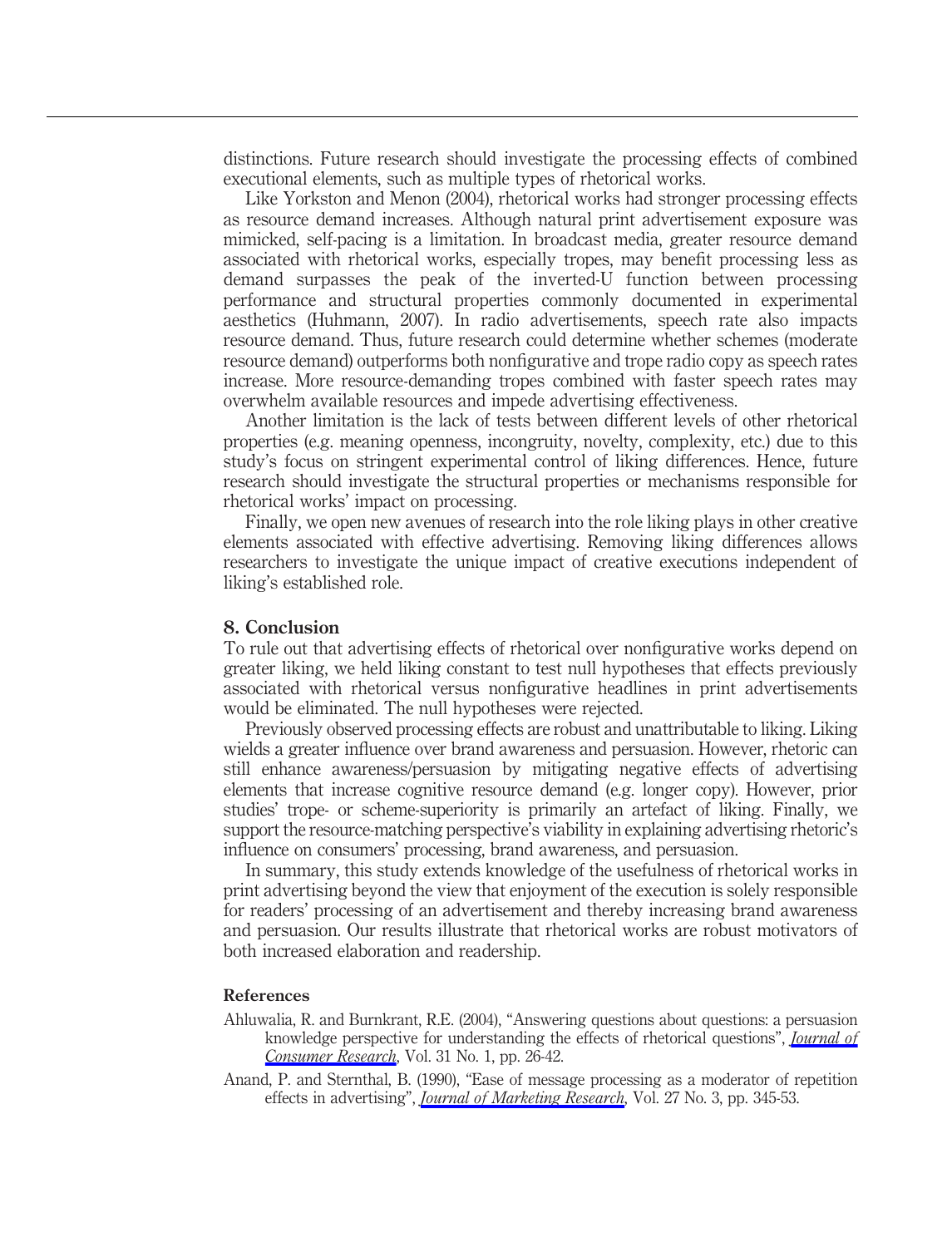- Bergkvist, L. and Rossiter, J.R. (2008), "The role of ad likability in predicting an ad's campaign performance", [Journal of Advertising](https://www.emeraldinsight.com/action/showLinks?doi=10.1108%2F03090561211259943&crossref=10.2753%2FJOA0091-3367370207&isi=000256463700008&citationId=p_3), Vol. 37 No. 2, pp. 85-97.
- Bettman, J.R., Luce, M.F. and Payne, J.W. (1998), "Constructive consumer choice processes", [Journal of Consumer Research](https://www.emeraldinsight.com/action/showLinks?doi=10.1108%2F03090561211259943&crossref=10.1086%2F209535&isi=000077542600001&citationId=p_4), Vol. 25 No. 3, pp. 187-217.
- Bosman, J. and Hagendoorn, L. (1991), "Effects of literal and metaphorical peruasive messages", [Metaphor and Symbolic Activity](https://www.emeraldinsight.com/action/showLinks?doi=10.1108%2F03090561211259943&crossref=10.1207%2Fs15327868ms0604_3&citationId=p_5), Vol. 6 No. 4, pp. 271-92.
- Bowers, J.W. and Osborn, M.M. (1966), "Attitudinal effects of selected types of concluding metaphors in persuasive speeches", [Speech Monographs](https://www.emeraldinsight.com/action/showLinks?doi=10.1108%2F03090561211259943&crossref=10.1080%2F03637756609375490&citationId=p_6), Vol. 33 No. 2, pp. 147-55.
- Brennan, I.B. and Bahn, K.D. (2006), "Literal versus extended symbolic messages and advertising effectiveness: the moderating role of need for cognition",  $Psychology & Marketing$ , Vol. 23 No. 4, pp. 273-95.
- Celsi, R.L. and Olson, J. (1988), "The role of involvement in attention and comprehension processes", *[Journal of Consumer Research](https://www.emeraldinsight.com/action/showLinks?doi=10.1108%2F03090561211259943&crossref=10.1086%2F209158&isi=A1988Q202300005&citationId=p_8)*, Vol. 15 No. 2, pp. 210-24.
- DeRosia, E.D. (2008), "The effectiveness of nonverbal symbolic signs and metaphors in advertisements: an experimental inquiry", *[Psychology & Marketing](https://www.emeraldinsight.com/action/showLinks?doi=10.1108%2F03090561211259943&crossref=10.1002%2Fmar.20210&isi=000254666600004&citationId=p_9)*, Vol. 25 No. 3, pp. 298-316.
- Diamond, D.S. (1968), "A quantitative approach to magazine advertisement format selection", **[Journal of Marketing Research](https://www.emeraldinsight.com/action/showLinks?doi=10.1108%2F03090561211259943&crossref=10.2307%2F3150262&isi=A1968ZA46400004&citationId=p_10), Vol. 5 No. 4, pp. 376-86.**
- Dingena, M. (1994), The Creation of Meaning in Advertising, Thesis Publishers, Amsterdam.
- Fiske, S.T. and Taylor, S.E. (1991), [Social Cognition](https://www.emeraldinsight.com/action/showLinks?doi=10.1108%2F03090561211259943&crossref=10.4135%2F9781446286395&citationId=p_12), 2nd ed., McGraw Hill, New York, NY.
- Gelb, B.D. and Zinkhan, G.M. (1986), "Humor and advertising effectiveness after repeated exposures to a radio commercial", *[Journal of Advertising](https://www.emeraldinsight.com/action/showLinks?doi=10.1108%2F03090561211259943&crossref=10.1080%2F00913367.1986.10673000&isi=A1986C751700003&citationId=p_13)*, Vol. 15 No. 2, pp. 15-20-34.
- Gray, S.A. and Snyder, A. (1989), "Metaphor in advertising: effects on memory", in Gardner, M.P. (Ed.), Proceedings of the Society for Consumer Psychology, American Psychological Association, Washington, DC, pp. 85-7.
- Gregan-Paxton, J., Hibbard, J.D., Brunel, F.F. and Azar, P. (2002), "'So that's what that is': examining the impact of analogy on consumers' knowledge development for really new products", *[Psychology & Marketing](https://www.emeraldinsight.com/action/showLinks?doi=10.1108%2F03090561211259943&crossref=10.1002%2Fmar.10023&isi=000175690600005&citationId=p_15)*, Vol. 19 No. 6, pp. 533-50.
- Grimes, A. (2008), "Towards an integrated model of low attention advertising effects", *[European](https://www.emeraldinsight.com/action/showLinks?doi=10.1108%2F03090561211259943&system=10.1108%2F03090560810840916&isi=000254142900005&citationId=p_16)* [Journal of Marketing](https://www.emeraldinsight.com/action/showLinks?doi=10.1108%2F03090561211259943&system=10.1108%2F03090560810840916&isi=000254142900005&citationId=p_16), Vol. 42 Nos 1/2, pp. 69-86.
- Hayes, D.S., Chemelski, B.E. and Palmer, M. (1982), "Nursery rhymes and prose passages: preschoolers' liking and short-term retention of story events", *[Developmental Psychology](https://www.emeraldinsight.com/action/showLinks?doi=10.1108%2F03090561211259943&crossref=10.1037%2F0012-1649.18.1.49&isi=A1982NF14700008&citationId=p_17)*, Vol. 18 No. 1, pp. 49-56.
- Hitchon, J.C. (1997), "The locus of metaphorical persuasion: an empirical test", *[Journalism and](https://www.emeraldinsight.com/action/showLinks?doi=10.1108%2F03090561211259943&crossref=10.1177%2F107769909707400105&isi=A1997XA45600004&citationId=p_18)* [Mass Communication Quarterly](https://www.emeraldinsight.com/action/showLinks?doi=10.1108%2F03090561211259943&crossref=10.1177%2F107769909707400105&isi=A1997XA45600004&citationId=p_18), Vol. 74 No. 1, pp. 55-68.
- Huhmann, B.A. (2007), "A model of the cognitive and emotional processing of rhetorical works in advertising", in McQuarrie, E.F. and Phillips, B.J. (Eds), Go Figure! New Directions in Advertising Rhetoric, M.E. Sharpe, Armonk, NY, pp. 133-75.
- Huhmann, B.A., Mothersbaugh, D.L. and Franke, G.R. (2002), "Rhetorical figures in headings and their effect on text processing: the moderating role of information relevance and text length", *[IEEE Transactions on Professional Communication](https://www.emeraldinsight.com/action/showLinks?doi=10.1108%2F03090561211259943&isi=000177833500002&citationId=p_20)*, Vol. 45 No. 3, pp. 157-69.
- Jeong, S. (2008), "Visual metaphor in advertising: is the persuasive effect attributable to visual argumentation or metaphorical rhetoric?", *[Journal of Marketing Communications](https://www.emeraldinsight.com/action/showLinks?doi=10.1108%2F03090561211259943&crossref=10.1080%2F14697010701717488&citationId=p_21)*, Vol. 14 No. 1, pp. 59-73.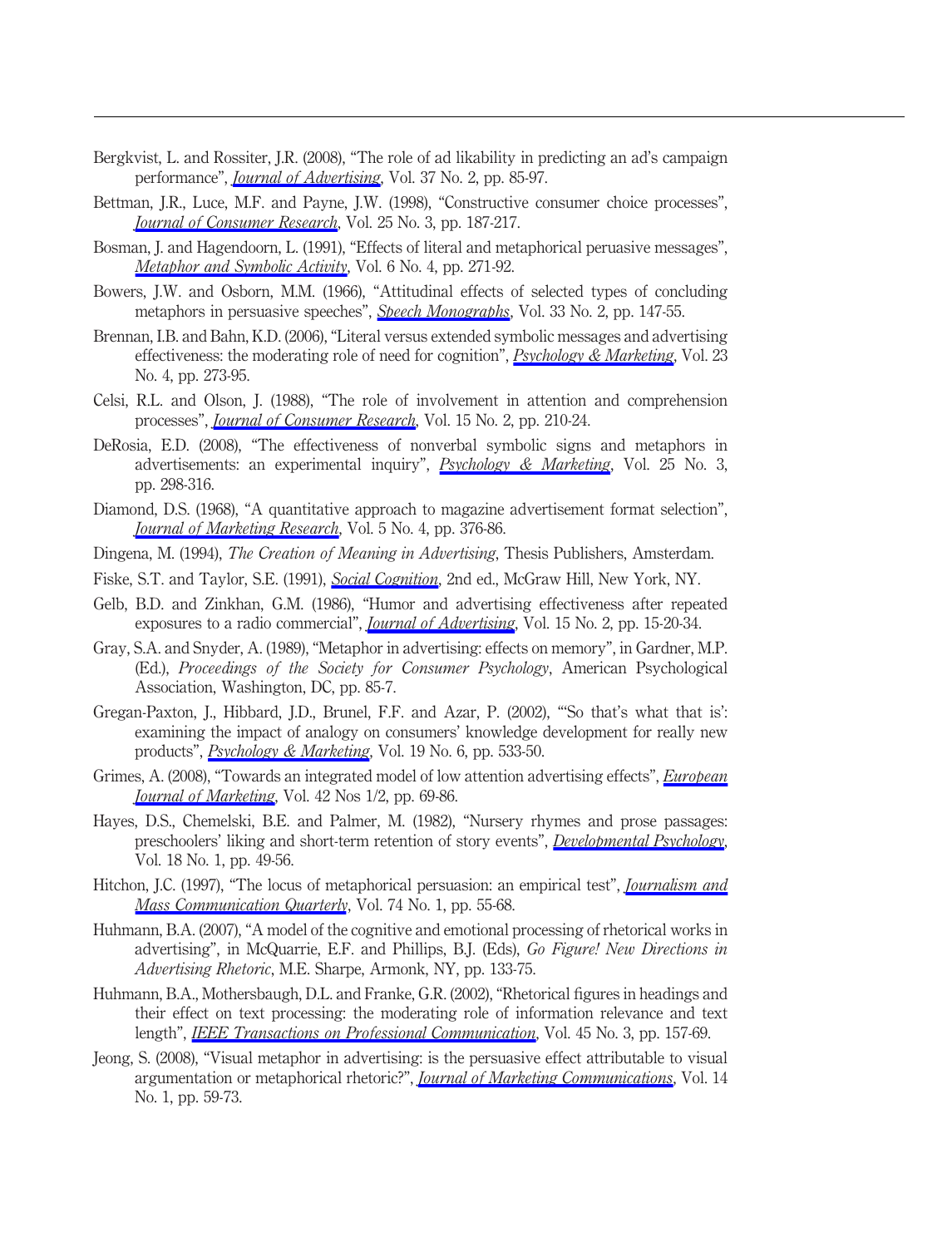- Ketelaar, P., van Gisbergen, M.S. and Beentjes, J.W.J. (2007), "The dark side of openness for consumer response", in McQuarrie, E.F. and Phillips, B.J. (Eds), Go Figure! New Directions in Advertising Rhetoric, M.E. Sharpe, Armonk, NY, pp. 114-36.
- Larsen, V., Luna, D. and Peracchio, L.A. (2004), "Points of view and pieces of time: a taxonomy of image attributes", *[Journal of Consumer Research](https://www.emeraldinsight.com/action/showLinks?doi=10.1108%2F03090561211259943&crossref=10.1086%2F383427&isi=000222514000009&citationId=p_23)*, Vol. 31 No. 1, pp. 102-11.
- Leigh, J.H. (1994), "The use of figures of speech in print ad headlines", *[Journal of Advertising](https://www.emeraldinsight.com/action/showLinks?doi=10.1108%2F03090561211259943&crossref=10.1080%2F00913367.1994.10673439&isi=A1994NW54900003&citationId=p_24)*, Vol. 23 No. 2, pp. 17-33.
- Leong, S.M., Tan, S.J. and Lim, W.K. (2000), "It's only words: idiom processing, language knowledge and consumer memory of Chinese print advertisements", *[Journal of Marketing](https://www.emeraldinsight.com/action/showLinks?doi=10.1108%2F03090561211259943&crossref=10.1080%2F135272600345462&citationId=p_25)* [Communications](https://www.emeraldinsight.com/action/showLinks?doi=10.1108%2F03090561211259943&crossref=10.1080%2F135272600345462&citationId=p_25), Vol. 6 No. 2, pp. 73-89.
- McQuarrie, E.F. and Mick, D.G. (1992), "On resonance: a critical pluralistic inquiry into advertising rhetoric", *[Journal of Consumer Research](https://www.emeraldinsight.com/action/showLinks?doi=10.1108%2F03090561211259943&crossref=10.1086%2F209295&isi=A1992JN26100004&citationId=p_26)*, Vol. 19 No. 2, pp. 180-97.
- McQuarrie, E.F. and Mick, D.G. (1996), "Figures of rhetoric in advertising language", *[Journal of](https://www.emeraldinsight.com/action/showLinks?doi=10.1108%2F03090561211259943&crossref=10.1086%2F209459&isi=A1996UJ39600005&citationId=p_27)* [Consumer Research](https://www.emeraldinsight.com/action/showLinks?doi=10.1108%2F03090561211259943&crossref=10.1086%2F209459&isi=A1996UJ39600005&citationId=p_27), Vol. 22 No. 4, pp. 424-37.
- McQuarrie, E.F. and Mick, D.G. (1999), "Visual rhetoric in advertising: text-interpretive, experimental, and reader-response analyses", *[Journal of Consumer Research](https://www.emeraldinsight.com/action/showLinks?doi=10.1108%2F03090561211259943&crossref=10.1086%2F209549&isi=000081004500003&citationId=p_28)*, Vol. 26 No. 1, pp. 37-54.
- McQuarrie, E.F. and Mick, D.G. (2003), "Visual and verbal rhetorical figures under directed processing versus incidental exposure to advertising", *[Journal of Consumer Research](https://www.emeraldinsight.com/action/showLinks?doi=10.1108%2F03090561211259943&crossref=10.1086%2F346252&isi=000181972200011&citationId=p_29)*, Vol. 29 No. 4, pp. 579-87.
- McQuarrie, E.F. and Mick, D.G. (2009), "A laboratory study of the effect of verbal rhetoric versus repetition when consumers are not directed to process advertising", *[International Journal](https://www.emeraldinsight.com/action/showLinks?doi=10.1108%2F03090561211259943&crossref=10.2501%2FS0265048709200576&isi=000265710600004&citationId=p_30)* [of Advertising](https://www.emeraldinsight.com/action/showLinks?doi=10.1108%2F03090561211259943&crossref=10.2501%2FS0265048709200576&isi=000265710600004&citationId=p_30), Vol. 28 No. 2, pp. 287-312.
- McQuarrie, E.F. and Phillips, B.J. (2005), "Indirect persuasion in advertising: how consumers process metaphors presented in pictures and words", [Journal of Advertising](https://www.emeraldinsight.com/action/showLinks?doi=10.1108%2F03090561211259943&crossref=10.1080%2F00913367.2005.10639188&isi=000230256900002&citationId=p_31), Vol. 34 No. 2, pp. 7-20.
- Ma, L. (2008), "Pictorial metaphor in advertising and consumer interpretation of its cultural meaning", China Media Research, Vol. 4 No. 3, pp. 9-17.
- MacLachlan, J. and Jalan, P. (1985), "The effect of pre-questions on advertising recall", *[Journal of](https://www.emeraldinsight.com/action/showLinks?doi=10.1108%2F03090561211259943&crossref=10.1080%2F00913367.1985.10672925&isi=A1985ACW2500004&citationId=p_33)* [Advertising](https://www.emeraldinsight.com/action/showLinks?doi=10.1108%2F03090561211259943&crossref=10.1080%2F00913367.1985.10672925&isi=A1985ACW2500004&citationId=p_33), Vol. 14 No. 1, pp. 18-22.
- MacKenzie, S.B. and Lutz, R.J. (1989), "An empirical examination of the structural antecedents of attitude toward the ad in an advertising pretest context", *[Journal of Marketing](https://www.emeraldinsight.com/action/showLinks?doi=10.1108%2F03090561211259943&crossref=10.2307%2F1251413&isi=A1989U217100004&citationId=p_34)*, Vol. 53 No. 2, pp. 48-65.
- Messaris, P. (1997), Visual Persuasion: The Role of Images in Advertising, Sage Publications, Thousand Oaks, CA.
- Meyers-Levy, J. and Tybout, A.M. (1989), "Schema congruity as a basis for product evaluation", **[Journal of Consumer Research](https://www.emeraldinsight.com/action/showLinks?doi=10.1108%2F03090561211259943&crossref=10.1086%2F209192&isi=A1989U627000002&citationId=p_36), Vol. 16 No. 1, pp. 39-54.**
- Miniard, P.W., Bhatla, S. and Rose, R.L. (1990), "On the formation and relationship of ad and brand attitudes: an experimental and causal analysis", *[Journal of Marketing Research](https://www.emeraldinsight.com/action/showLinks?doi=10.1108%2F03090561211259943&crossref=10.2307%2F3172587&isi=A1990DR83500004&citationId=p_37)*, Vol. 27 No. 3, pp. 290-303.
- Mitchell, N.A., Badzinski, D.M. and Pawlowski, D.R. (1994), "The use of metaphors as vivid stimuli to enhance comprehension and recall of print advertisements", Proceedings of the 1994 Conference of the American Academy of Advertising, University of Georgia, Athens, GA, pp. 198-205.
- Mothersbaugh, D.L., Huhmann, B.A. and Franke, G.R. (2002), "Combinatory and separative effects of rhetorical figures on consumers' effort and focus in ad processing", *[Journal of](https://www.emeraldinsight.com/action/showLinks?doi=10.1108%2F03090561211259943&crossref=10.1086%2F338211&isi=000174373700005&citationId=p_39)* [Consumer Research](https://www.emeraldinsight.com/action/showLinks?doi=10.1108%2F03090561211259943&crossref=10.1086%2F338211&isi=000174373700005&citationId=p_39), Vol. 28 No. 4, pp. 589-602.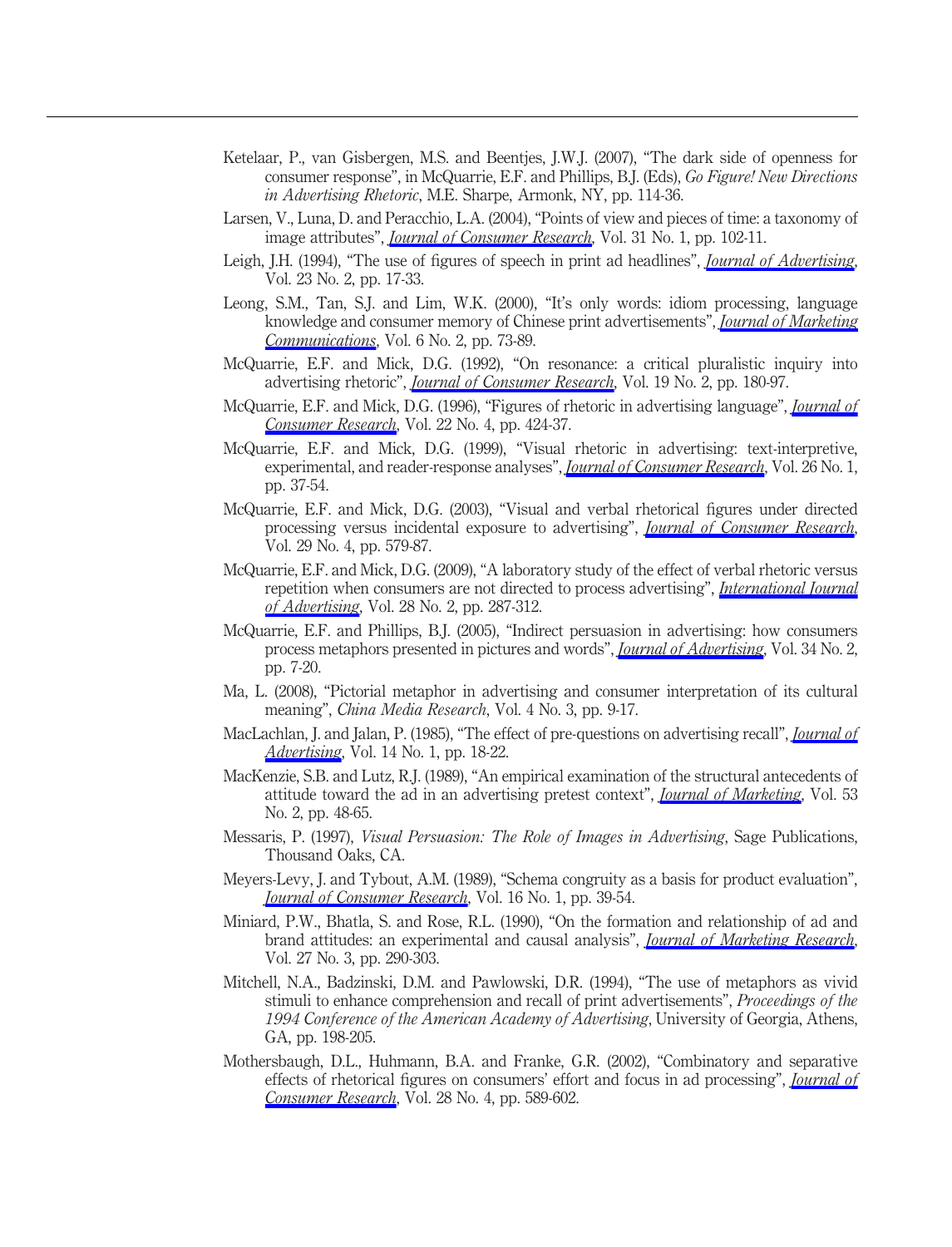- Munch, J.M., Boller, G.W. and Swasy, J.L. (1993), "The effects of argument structure and affective tagging on product attitude formation", *[Journal of Consumer Research](https://www.emeraldinsight.com/action/showLinks?doi=10.1108%2F03090561211259943&crossref=10.1086%2F209350&isi=A1993LY49000009&citationId=p_40)*, Vol. 20 No. 2, pp. 294-302.
- Nelson, M.R. and Hitchon, J.C. (1999), "Loud tastes, colored fragrances, and scented sounds: how and when to mix the senses in persuasive communications", *[Journalism and Mass](https://www.emeraldinsight.com/action/showLinks?doi=10.1108%2F03090561211259943&crossref=10.1177%2F107769909907600212&isi=000082172000011&citationId=p_41)* [Communication Quarterly](https://www.emeraldinsight.com/action/showLinks?doi=10.1108%2F03090561211259943&crossref=10.1177%2F107769909907600212&isi=000082172000011&citationId=p_41), Vol. 76 No. 2, pp. 354-72.
- Olson, E.L. and Thjømøe, H.M. (2003), "The effects of peripheral exposure to information on brand preference", *[European Journal of Marketing](https://www.emeraldinsight.com/action/showLinks?doi=10.1108%2F03090561211259943&system=10.1108%2F03090560310453280&citationId=p_42)*, Vol. 37 Nos 1/2, pp. 243-55.
- Pawlowski, D.R., Badzinski, D.M. and Mitchell, N. (1998), "Effects of metaphors on children's comprehension and perception of print advertisements", *[Journal of Advertising](https://www.emeraldinsight.com/action/showLinks?doi=10.1108%2F03090561211259943&crossref=10.1080%2F00913367.1998.10673554&isi=000076660900006&citationId=p_43)*, Vol. 27 No. 2, pp. 83-98.
- Peracchio, L.A. and Tybout, M.A. (1996), "The moderating role of prior knowledge in schema-based product evaluation", [Journal of Consumer Research](https://www.emeraldinsight.com/action/showLinks?doi=10.1108%2F03090561211259943&crossref=10.1086%2F209476&isi=A1996WK08100002&citationId=p_44), Vol. 23 No. 3, pp. 177-92.
- Petty, R.E., Cacioppo, J.T. and Schumann, D. (1983), "Central and peripheral routes to advertising effectiveness: the moderating role of involvement", *[Journal of Consumer Research](https://www.emeraldinsight.com/action/showLinks?doi=10.1108%2F03090561211259943&crossref=10.1086%2F208954&isi=A1983RK13100001&citationId=p_45)*, Vol. 10 No. 2, pp. 135-44.
- Roehm, M.L. and Sternthal, B. (2001), "The moderating effect of knowledge and resources on the persuasive impact of analogies", *[Journal of Consumer Research](https://www.emeraldinsight.com/action/showLinks?doi=10.1108%2F03090561211259943&crossref=10.1086%2F322901&isi=000170992400007&citationId=p_46)*, Vol. 28 No. 2, pp. 257-72.
- Rossiter, J.R. and Bellman, S. (2005), Marketing Communications: Theory and Applications, Pearson Prentice Hall, Frenchs Forest.
- Scott, L.M. (1990), "Understanding jingles and needledrop: a rhetorical approach to music in advertising", *[Journal of Consumer Research](https://www.emeraldinsight.com/action/showLinks?doi=10.1108%2F03090561211259943&crossref=10.1086%2F208552&isi=A1990EG76300011&citationId=p_48)*, Vol. 17 No. 2, pp. 223-36.
- Scott, L.M. (1994), "Images in advertising: the need for a theory of visual rhetoric", *[Journal of](https://www.emeraldinsight.com/action/showLinks?doi=10.1108%2F03090561211259943&crossref=10.1086%2F209396&isi=A1994PJ41200003&citationId=p_49)* [Consumer Research](https://www.emeraldinsight.com/action/showLinks?doi=10.1108%2F03090561211259943&crossref=10.1086%2F209396&isi=A1994PJ41200003&citationId=p_49), Vol. 21 No. 2, pp. 252-73.
- Scott, L.M. and Vargas, P. (2007), "Writing with pictures: toward a unifying theory of consumer response to images", *[Journal of Consumer Research](https://www.emeraldinsight.com/action/showLinks?doi=10.1108%2F03090561211259943&crossref=10.1086%2F519145&isi=000249319800006&citationId=p_50)*, Vol. 34 No. 3, pp. 223-36.
- Severn, J., Belch, G.E. and Belch, M.A. (1990), "The effects of sexual and non-sexual advertising appeals and information level on cognitive processing and communication effectiveness", [Journal of Advertising](https://www.emeraldinsight.com/action/showLinks?doi=10.1108%2F03090561211259943&crossref=10.1080%2F00913367.1990.10673176&isi=A1990CV89500003&citationId=p_51), Vol. 19 No. 1, pp. 14-22.
- Smits, E.G., van Meurs, L. and Neijens, P.C. (2006), "Effects of advertising likeability: a ten-year perspective", *[Journal of Advertising Research](https://www.emeraldinsight.com/action/showLinks?doi=10.1108%2F03090561211259943&crossref=10.2501%2FS0021849906060089&isi=000238440100008&citationId=p_52)*, Vol. 46 No. 1, pp. 73-83.
- Stafford, E.R., Walker, B.A. and Blasko, V.J. (1996), "Headline-visual consistency in print advertisements: effects of processing and evaluation", in Corfman, K.P. and Lynch, J.G. (Eds), Advances in Consumer Research, Vol. 23, Association for Consumer Research, Provo, UT, pp. 56-62.
- Starch, D. (1966), Measuring Advertising Readership and Results, McGraw-Hill, New York, NY.
- Tom, G. and Eves, A. (1999), "The use of rhetorical devices in advertising", [Journal of Advertising](https://www.emeraldinsight.com/action/showLinks?doi=10.1108%2F03090561211259943&isi=000083123200005&citationId=p_55) [Research](https://www.emeraldinsight.com/action/showLinks?doi=10.1108%2F03090561211259943&isi=000083123200005&citationId=p_55), Vol. 39, July/August, pp. 39-43.
- Toncar, M. and Munch, J. (2001), "Consumer responses to tropes in print advertising", [Journal of](https://www.emeraldinsight.com/action/showLinks?doi=10.1108%2F03090561211259943&crossref=10.1080%2F00913367.2001.10673631&isi=000168968000006&citationId=p_56) [Advertising](https://www.emeraldinsight.com/action/showLinks?doi=10.1108%2F03090561211259943&crossref=10.1080%2F00913367.2001.10673631&isi=000168968000006&citationId=p_56), Vol. 30 No. 1, pp. 55-65.
- van Enschot, R., Hoeken, H. and van Mulken, M. (2008), "Rhetoric in advertising: attitudes towards verbo-pictorial rhetorical figures", *[Information Design Journal](https://www.emeraldinsight.com/action/showLinks?doi=10.1108%2F03090561211259943&crossref=10.1075%2Fidj.16.1.05ens&citationId=p_57)*, Vol. 16 No. 1, pp. 35-45.
- Warlaumont, H.G. (1995), "Advertising images from persuasion to polysemy", *[Journal of Current](https://www.emeraldinsight.com/action/showLinks?doi=10.1108%2F03090561211259943&crossref=10.1080%2F10641734.1995.10505023&citationId=p_58)* [Issues and Research in Advertising](https://www.emeraldinsight.com/action/showLinks?doi=10.1108%2F03090561211259943&crossref=10.1080%2F10641734.1995.10505023&citationId=p_58), Vol. 17 No. 1, pp. 19-31.
- Yorkston, E. and Menon, G. (2004), "A sound idea: phonetic effects of brand names on consumer judgments", *[Journal of Consumer Research](https://www.emeraldinsight.com/action/showLinks?doi=10.1108%2F03090561211259943&crossref=10.1086%2F383422&isi=000222514000004&citationId=p_59)*, Vol. 31 No. 1, pp. 43-51.